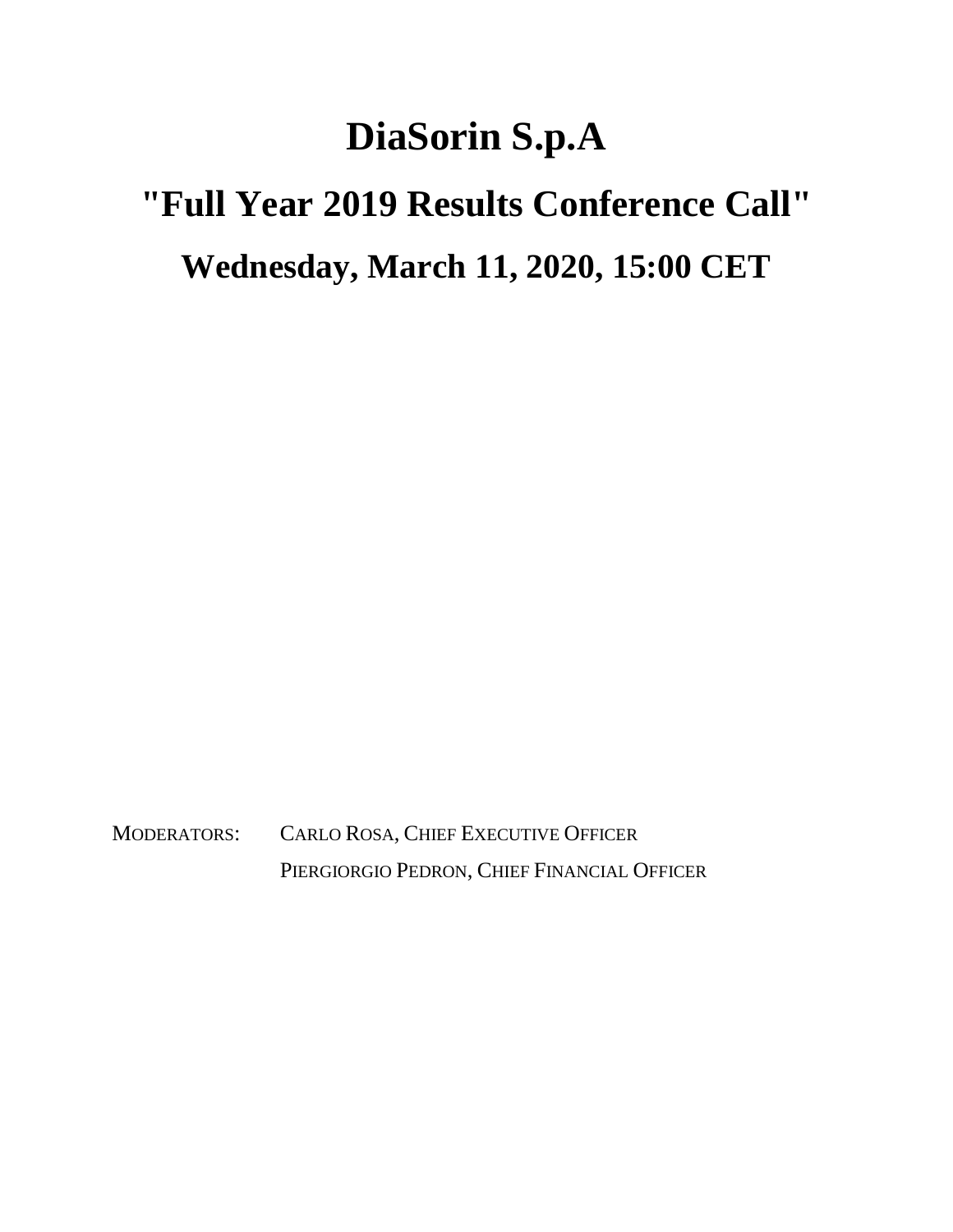OPERATOR: Good afternoon. This is the Chorus Call conference operator. Welcome and thank you for joining the DiaSorin Full Year 2019 Results Conference Call. As a reminder, all participants are in listen-only mode. After the presentation, there will be an opportunity to ask questions. Should anyone need assistance during the conference call, they may signal an operator by pressing "\*" and "0" on their telephone.

> At this time, I would like to turn the conference over to Mr. Carlo Rosa, Chief Executive Officer of DiaSorin. Please go ahead, sir.

CARLO ROSA: Thank you, operator. Good morning, good afternoon and welcome to this conference call. I think we all recognize that these are exceptional times, so what I will do, I will go briefly through the Quarter 4 results and year end, and then I will spend some time commenting on a couple of things, one is how we see the situation in Italy with a lot of questions about business continuity. Then I will cover the corona and the opportunity and comments about corona effects.

> So if we go back to the numbers and the status of the business, if we look at Quarter 4 and we look at the different regions, I think what we…we continue to have good results in the direct geography, so overall if I extrapolate the direct countries from export, we continue to see growth which is in line with the low end of the guidance, which is around 5%. And then we have a drag on export as we did comment a few times, we saw lots of visibility in some of the geographies, and certainly that…the volatility in these regions now is becoming even more so because of the current situation. But again going back to Europe, we saw Europe continuing to grow at around 5%, 6% and again driven by the…driven by the QuantiFERON. Clearly, in Europe there is a slow down compared to the first quarters because we are…because of the success of the QuantiFERON program.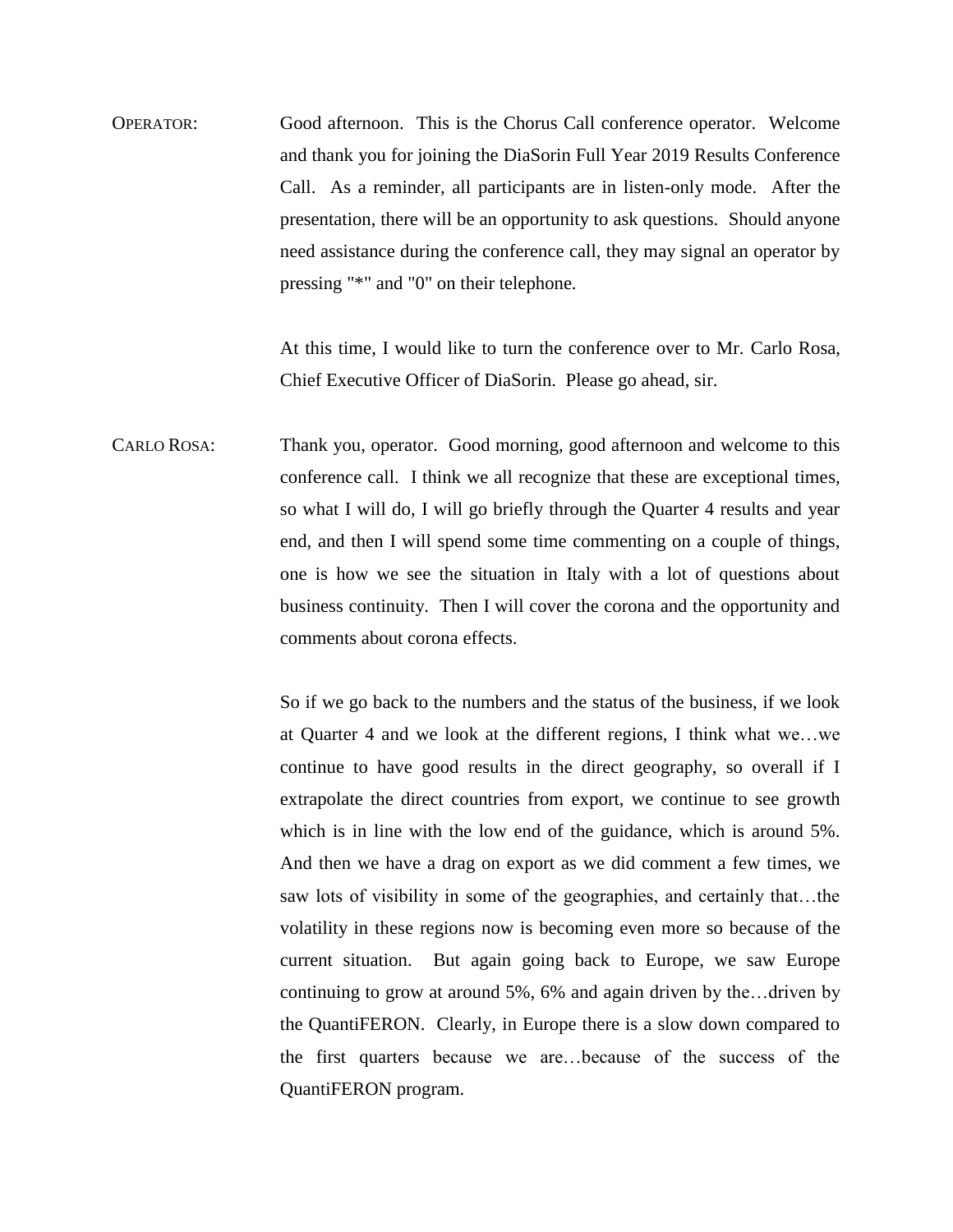We are coming to a situation where we are getting as much business as it's possible, as a result of either conversion from the ELISA, QIAGEN product as well as the send out that hospital decided to bring inhouse...clearly and I will...I am going to focus on QuantiFERON a little later when it comes to the U.S. There is a fundamental difference between the U.S. and the European market. The U.S. market is…a lot of it has to do with send-out in the 2, 3 major labs whereas Europe the send-out is very limited, is more in-patient testing and within hospital testing, so the send-out opportunity is not there, overall, though Europe continues to do well.

North America, clearly North America fell slightly short in Q4 from expectation, but that has to do with the fact that we were delayed as you know with the QuantiFERON program. QuantiFERON was just approved, I remind you in late November, early December. When it comes to how we see the opportunity today in the U.S. for QuantiFERON it's doing above expectations and this is because again the strategy of the 2 companies QIAGEN and DiaSorin was to go to the hospital market and capture the send-out opportunity.

The send-out opportunity is big in the U.S. and it's a [indiscernible] opportunity because of a] the send-out cost which allows both company to capture a premium versus what is the average price of TB in the U.S. and the second thing is that the volumes that today are sent out at each institution are high enough that would allow financially speaking a placement of a system. Today, we are going with the XL and clearly when the XS is going to be available second part of the year, there is going to be an XS opportunity. So far, we have been in literally eight weeks, we see 180 offers made and 30 customers already buying, so the ramp-up is significant.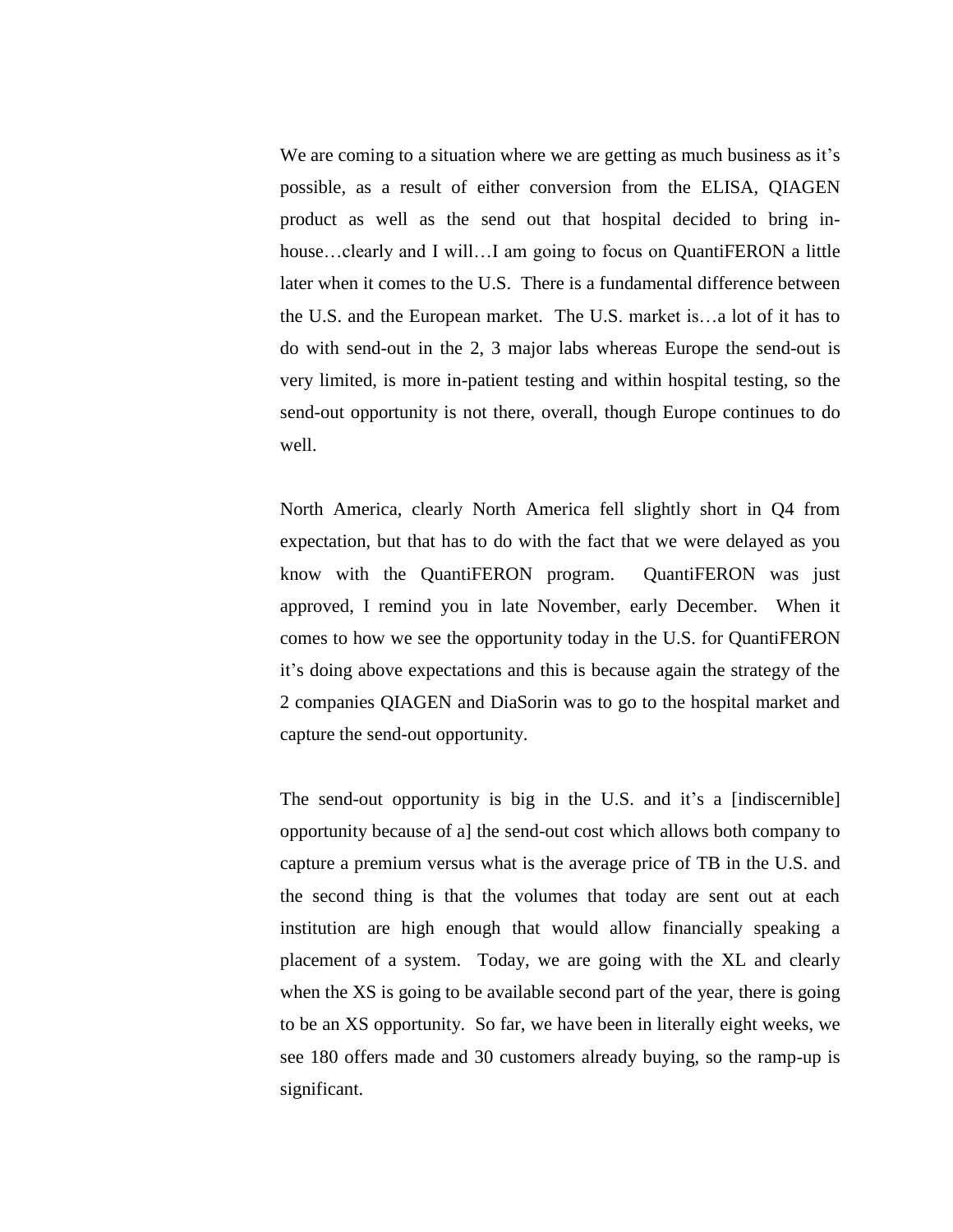And by the same token, we are working also with major labs together with QIAGEN in order to provide to the core facilities of the big labs, the XS solution. So as far as I am concerned, as far as the U.S. is concerned, the hospital strategy is working, the TB is a driver and clearly we follow suit with...with all the other specialty products that we've indicated in previous calls. Very important to notice that we were able in Q4 to hire all the people we were planning to have, so we have a full staff now of sales people dedicated to the hospital market. So very positive about the U.S.

China…China is…China was fine in Q4, it continues…it did continue the trend, as before we placed last year over 100 systems, XL systems in China, so strategy is working well. I am going to make some comments about China today. But if I need to go back through Q4 China was fine.

Last but not least, LATAM, you notice that in the first couple of quarters we had of last year with an issue with Brazil and that issue eventually resolved itself and Brazil came back to net positive growth. And LATAM actually in the last quarter actually grew by 7%. So again, the direct geographies are all fine, and then the net effect of that is that clearly our gross margin is benefiting significantly from this, and you that the EBITDA of the quarter is in line with what we achieved previously, clearly net off an effect that I am going to comment later which has to do with certain accruals taken in light of the decision to continue consolidation and manufacturing and shutting down one of the plants of the Company.

Now if we move to again major let me call it business development activities, before we get to the corona situation, I think that there has been a lot of attention drawn by the fact that QIAGEN and Thermo Fisher came to I think a conclusion and of their relationship and it has been announced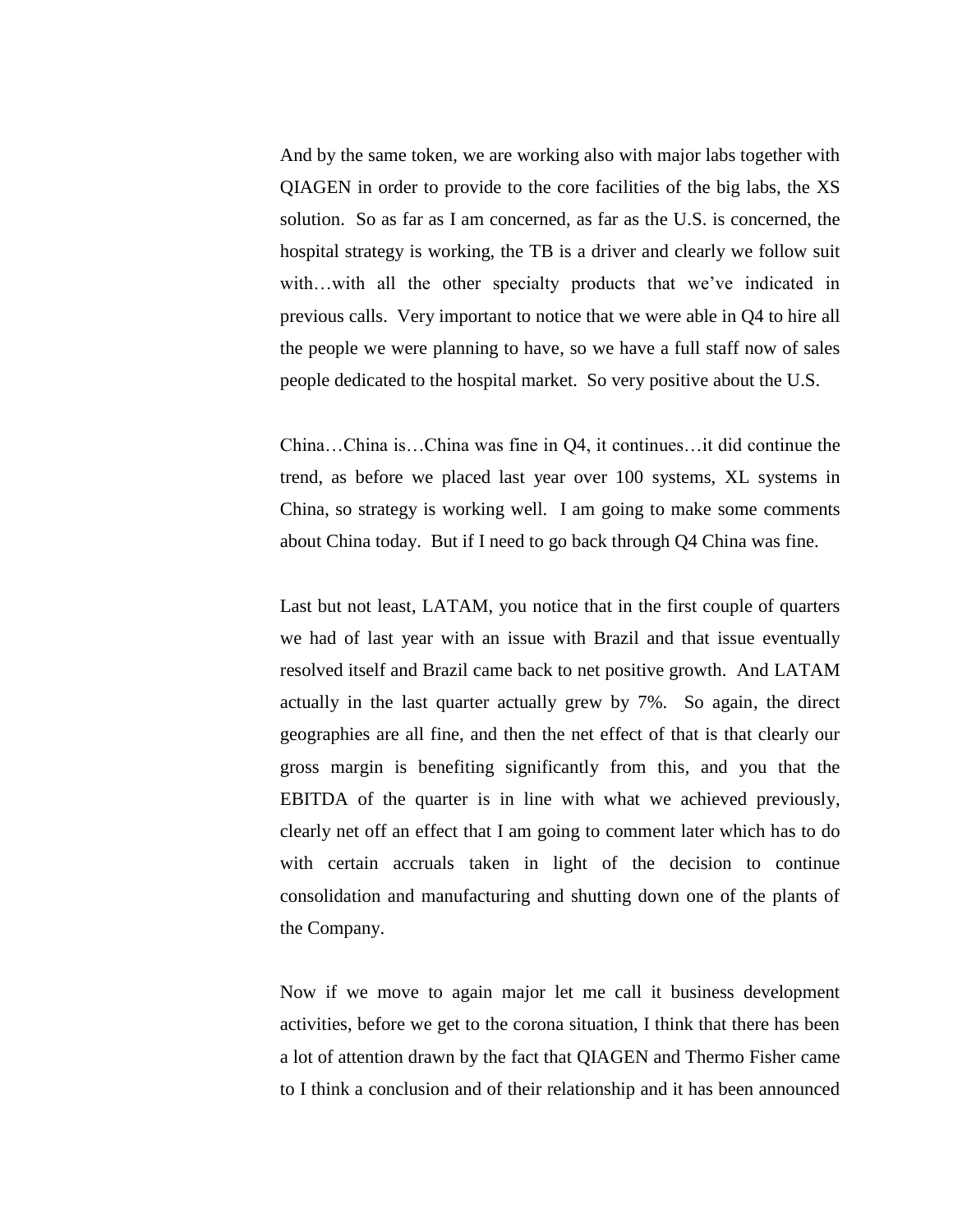that Thermo is subject to anti-trust, it's going to buy QIAGEN. And I see there's been a lot of questions that came our way about what it is going to happen. Well, without getting into confidential details, I am drawing everybody's attention to what the CEO of Thermo Fisher said, when he did comment the acquisition. He made a reference…a clear reference to 2 companies that they do business with, one is Lumina, the other is DiaSorin. As far as DiaSorin is concerned, it said we've been doing business with DiaSorin for 10 years, we have great relationship and we want to continue the relation with a company as is, so I am very positive about the fact that the Thermo acquisition is not going to destabilize the current program.

There are 12 to 18 months depending on anti-trust in front of us where we will continue, anyway its business as usual. And then clearly, when we get closer to that…to the deadline then we are going to transition the relationship from QIAGEN to Thermo Fisher. As far as the line is concerned, it's the same situation. We will continue, we agreed to go ahead with the clinical studies which will happen this summer to obtain C marking by the year end. If I see a positive effect of all of this from Thermo Fisher besides the relationship…the financial relationship and the relation between the companies, is the fact that Thermo Fisher is a great company when it comes to sales and marketing, that is…and market creation. So I am excited about the opportunity to working with Thermo and developing the line. This is opportunity together because of the strengths they have clearly in pushing the scientific value of products through their channel and to the customers.

Now if I can go back to now the elephant in the room, which is the gorilla which is clearly what is with…what makes the future I think of all of us difficult to predict and explains why we decided to qualify our guidance for 2020. I would like to touch base on 2 things; one has to do with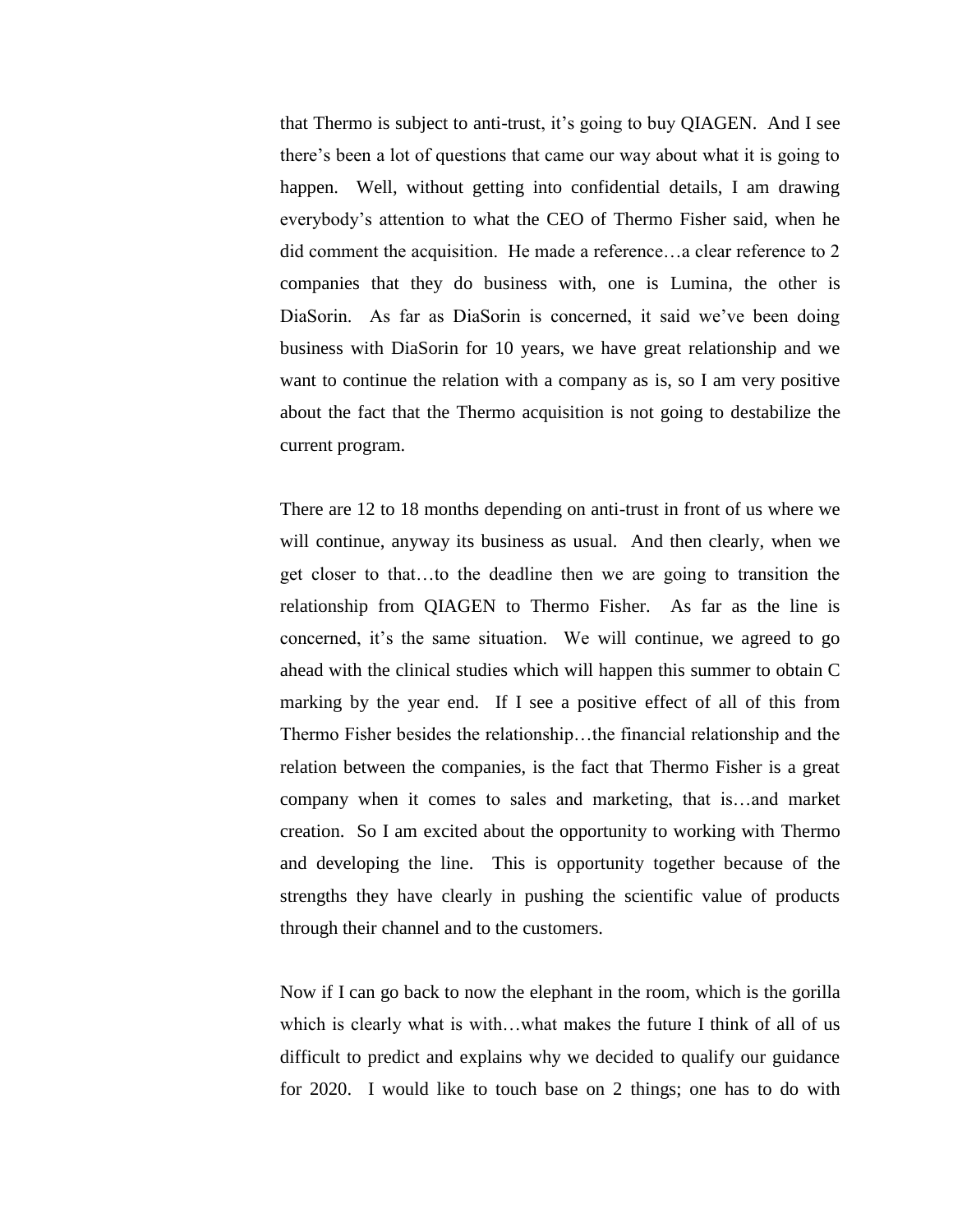business continuity. Clearly, if you are not Italian and you read the newspapers, you get very alarmed by what the government is doing and the impression is that the country is caged. The truth of the matter is that today the business…all businesses continue, logistic is in place and goods continue to be shipped to hospitals actually with a priority. As far as what DiaSorin has done, we have our primary centers in Italy, we have segregated people, we have created 2 shifts, so that in case of a possible or potential infection of one of the employees, then we can combat [ph] by law. What we have to do is clearly go back and understand all the contacts that the person has, which probably means we have seen with other companies that for a week or so, that if you have segregated, only one part of the company will be closed.

So we have placed 30% of the workforce in smart work. And this is to reduce as much as possible clearly the risk of spread of an infection, and so far so good, we have 2 months inventory, we took inventory directly to customers or to locations outside Italy and namely in the U.S. to serve the U.S. market, in the UK, to serve the European market and in Germany also for the European market. So I think business continuity is not a problem at this point.

Now, let's talk about business effect of the coronavirus. We announced yesterday that we are very close to launching on the MDX platform a coronavirus molecular diagnostic test, and just to make sure that everybody understands, the MDX is a small footprint system, and we have 800 systems placed worldwide, and the majority of these systems is actually placed in hospitals where they do influenza testing in the U.S., and/or they do test like HSV, so herpes virus...cerebrospinal fluid analysis, so for emergency.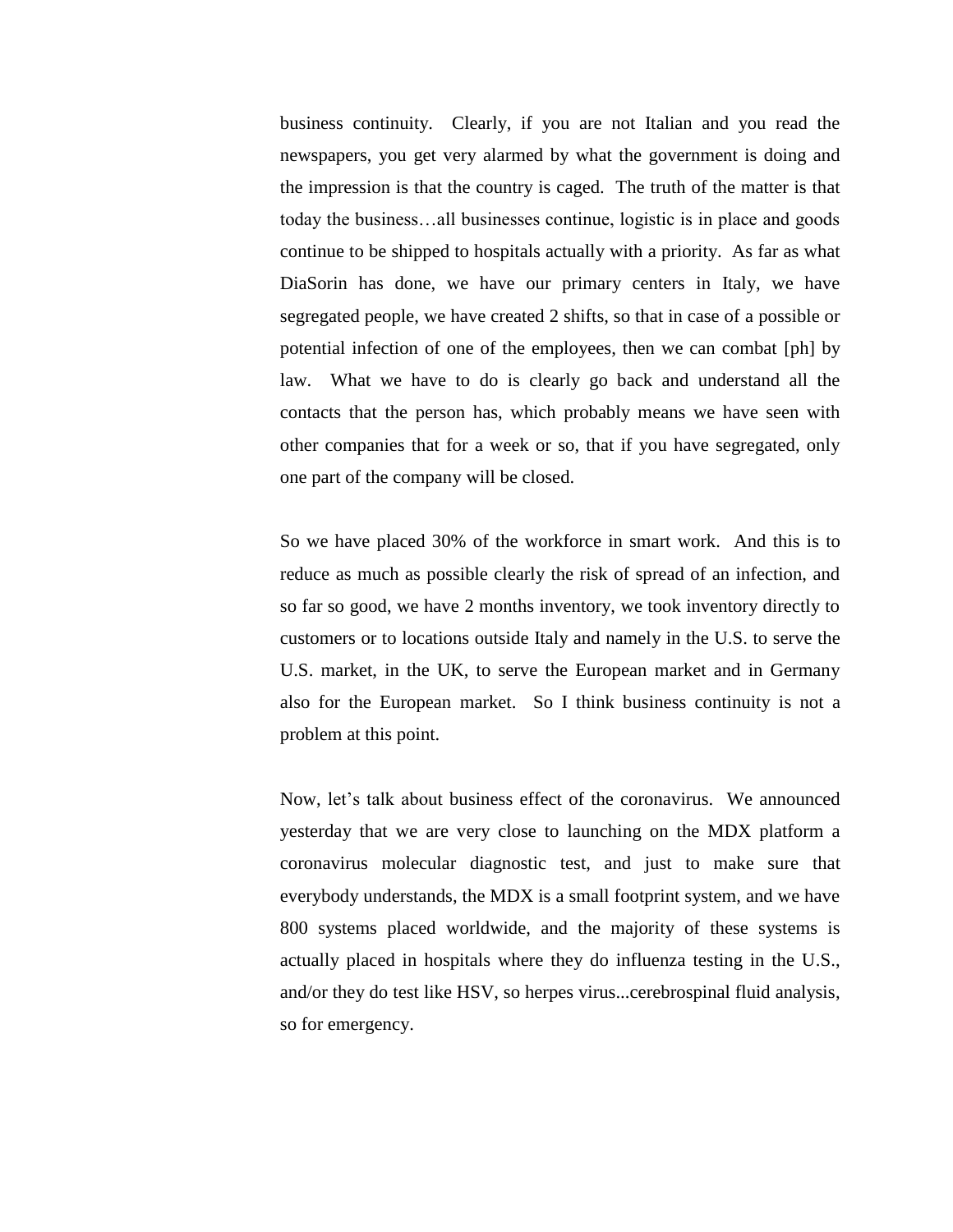So, it's a system that is typically has been designed, because it was originally designed for military use for faster response, clearly low throughput. And it fits like a globe the requirement of healthcare systems today, what we have seen in China, but now we see it in our own country, the typical effect is that hospitals are…the government first elects a certain number of labs to perform the test and then the logistic was crazy and meaning that you have swabs going all over creation, trying to get to the hospitals, then it takes up to 2 days to get response back. But, even if the patient is at the hospital, it takes 6 to 7 hours to get the result back, because they are all batch and then they are sent to the core lab, in the core lab they use high throughput system that typically take that time to generate a response.

So, the excitement we got over here are around the MDX is the fact that, it would be ideal as a system to be placed in the emergency room for triaging patients, you know, at least if you live in Italy and you will see that in all the other countries, what happens immediately is that they need to set up external facilities to test patient not to allow infected patient within the hospital. And in these triage facilities, it would be ideal to place the MDX.

So, that's an opportunity for us, and today we are 2 weeks away by the end of March, we are going to have the CE marking and we're going to launch the system in Europe and submit for EUA. And very clear to understand…very difficult to understand how long an EUA process typically takes…typically it use to take 4 to 8 weeks compared to 6 to 12 months which is a traditional 510(k) approval in the U.S., but it would…signal we get from the government is that they are speeding that up even further under pressure of having products available. So, if everything works well by April we should also have the EUA certification and the ability now to distribute in the U.S.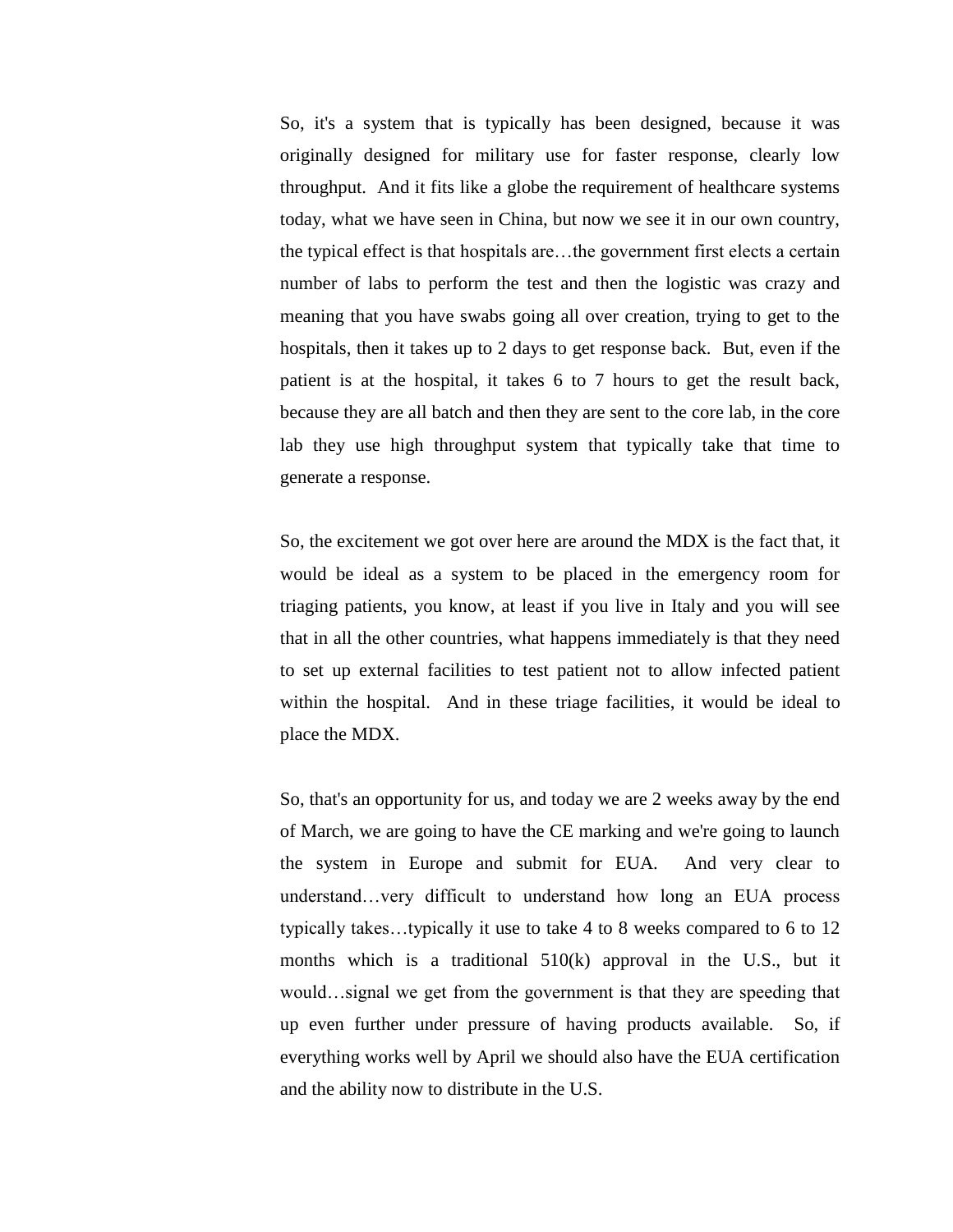Now, what would be the potential positive effect of corona assay? Look, I don't have a crystal ball, but we did some quick calculation here, and we believe that having in Italy as a major market and the U.S. that have an installed base of MDX up and running. We think at that point the potential would be between  $\epsilon$ 5 million to  $\epsilon$ 10 million per month for business. Clearly, there is an estimate today that depend on for how many months this would last, but to prevent the question that will come for sure this would be the opportunity.

Now, let's look now about the negative effects. The negative effects are very clear, because of the pressure of the hospitals to have access in bed for the infected patient by Covid. What happens is that, they push people without acute problems away from the hospital. All regular routine tests is performed. All the insurance testing, wherever that's applicable is postponed. And it is very interesting if you listen to what question LabCorp are saying, about how they start to see the business in the U.S. They see in the U.S. exactly the same thing all the insurance checks are postponed and there is more emergency testing for the Corona.

So, all in all, without having a crystal ball, we believe that there is a temporary effect on volumes because hospitals would have less volume, how long it last difficult to say. We saw in China that for the first month, when the infection was at peak it's a heavy effect, and then it tends to go back to regular course of business. But again, you need a crystal ball to understand how long it is going to take.

So, from the corona effect in summary, I see no problems today, as far as, supply is concerned. I see that there is an opportunity for DiaSorin to develop the business around…the molecular business around the corona. And mainly, again focus around the domestic markets in the U.S. and I see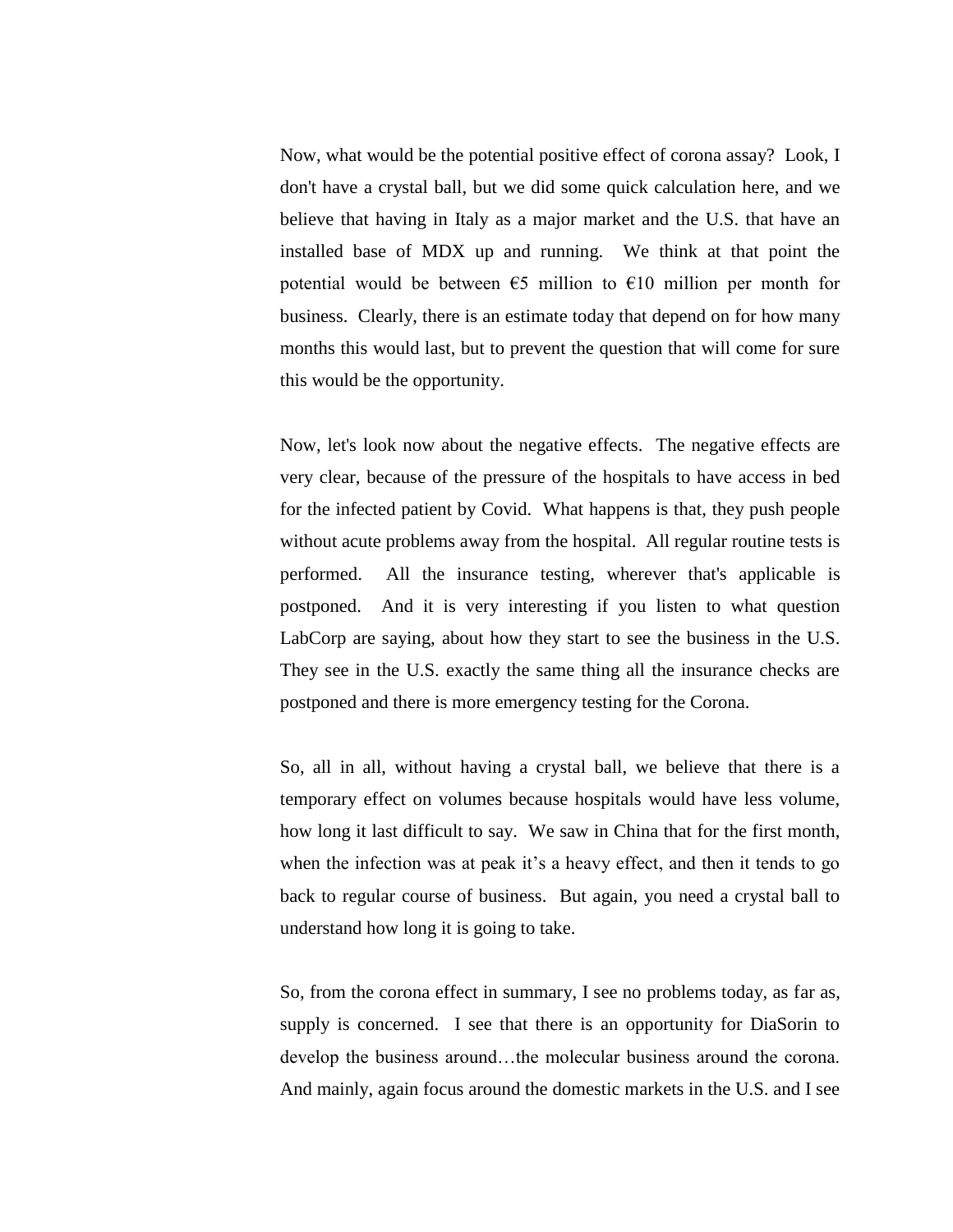temporary negative effect on volumes, of regular testing, which would be decreased.

Now, last but not least, I would like to make a comment on another press release we had which is…has to do with PPP [ph]. And that is perfectly in line with what we said during our 'Investor Day' meeting, we said, we believe decentralization is the way to go. And to be able to decentralize, you need a technology that allows fast results. And we've been searching for a while and then we found this very promising technology in England we signed it up. We got exclusivity and as we speak, we're working in transferring the knowhow of the platform and the consumables to our facilities. It's interesting, that we made this comment 9 months ago about the necessity to decentralize especially for infectious diseases. And unfortunately, corona virus is one of the best examples where if these systems were in fact available portable [ph], it would clearly allow management of the situations completely different from what…from the mess we are seeing today.

Okay, all said and done. I will leave now the CFO Mr. Pedron to go through the numbers. And then we're going to [technical difficulty].

PIERGIORGIO PEDRON:Thank you, Carlo. Good afternoon, everybody. In the next few minutes, I'm going to walk you through the financial performance of DiaSorin in 2019. And I would also make some comments on the contribution of the fourth quarter. As usual, I would like to start with what I believe as the main highlights of the period. We closed 2019 with an increase in revenues at constant exchange rate of 3.8%, a little shorter than the full year guidance.

> Quarter 4, confirms the good performance of all geographies where we have a direct presence, plus 4.8% in the last 3 months of 2019, and plus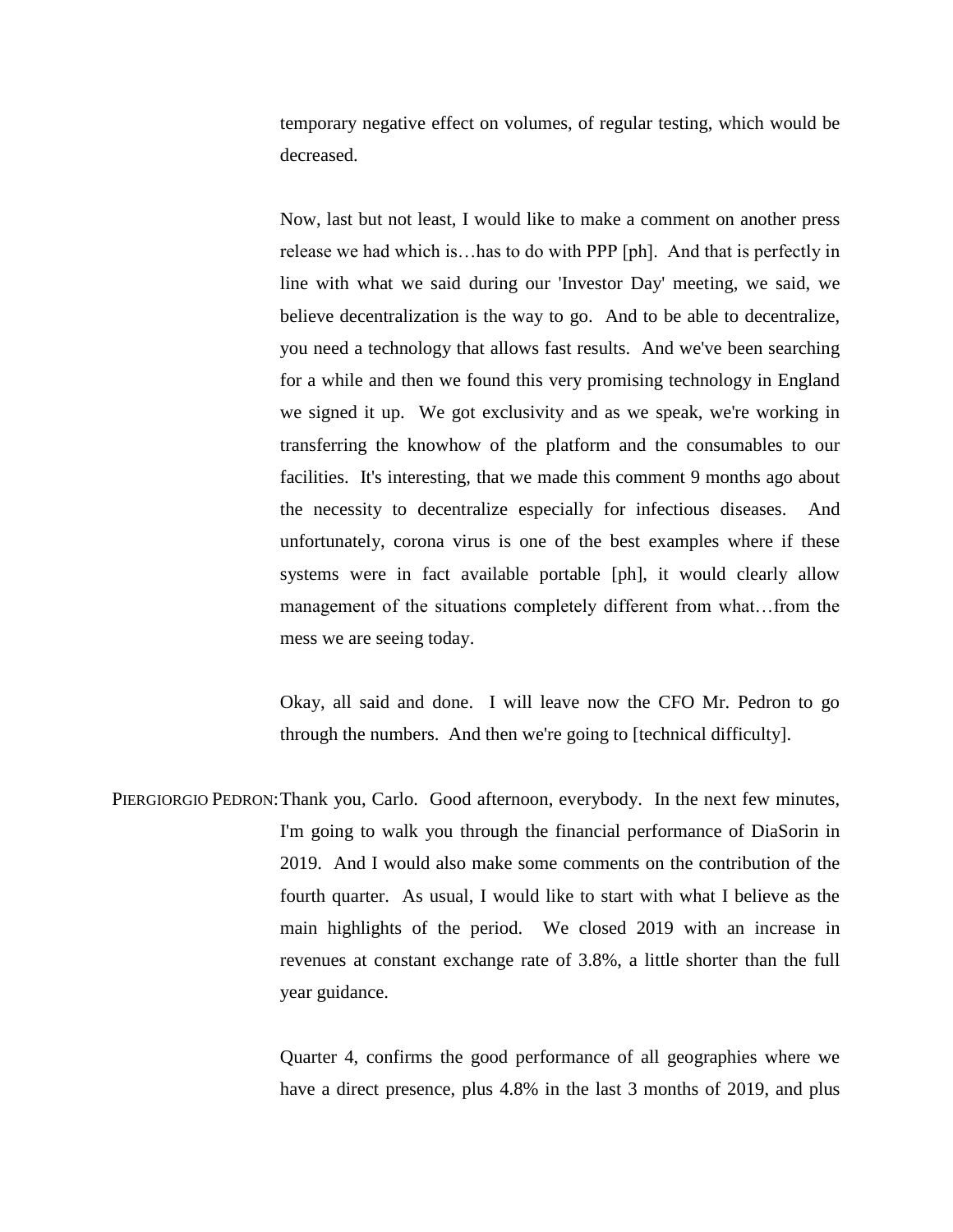6.3% for the full year. Whereas the export business decreased by 13.7%, 12.7% for the full year. Carlo has already covered the drivers behind this variance. Quarter 4, gross margin reaffirms the very good results achieved in the first 9 months of 2019. Therefore closing the full year with a ratio of revenues of 69.2% and the profitability improvement versus 2018 of 110 basis points.

2019 full year EBITDA at  $E277$  million increased by 6.3% constant exchange rate compared to 2018. The EBITDA margin has gained has at comparable exchange rate is 39.1% vis-à-vis 38.2% of the previous year. I believe it is important to underline that during Q4, '19, we booked some one-off restructuring costs net of which 2019 EBITDA margin at comparable rates…exchange rates would have been 39.6% with a growth over 2018 of 7.6%, therefore doing better than the full year guidance. 2019 net results at  $E176$  million or 24.9% of sales records an increase of €80 million or 11.1% compared to 2018.

Lastly, we keep maintaining our ability to generate a very healthy free cash flow,  $\epsilon$ 180 million in the year vis-à-vis  $\epsilon$ 164 million in 2018. The net financial position positive for  $E173$  million has been negatively affected by the introduction in 2019 of IFRS 16 which accounted for about €30 million. This means, we closed the year with no debt and €202 million positive cash position.

Let's now go through the main items of the P&L. 2019 revenues at  $\epsilon$ 706 million grew by 5.5% or  $\epsilon$ 37 million compared to 2018. During the year we enjoyed some FX tailwind, mainly driven by the strengthening of the U.S. dollar against the euro. 2019 gross margin at  $\epsilon$ 489 million grew by 7.2% compared to the previous year, with a ratio of revenues of 69.2%, as I said 110 basis points better than 2018. This increase is a result of 2 major drivers.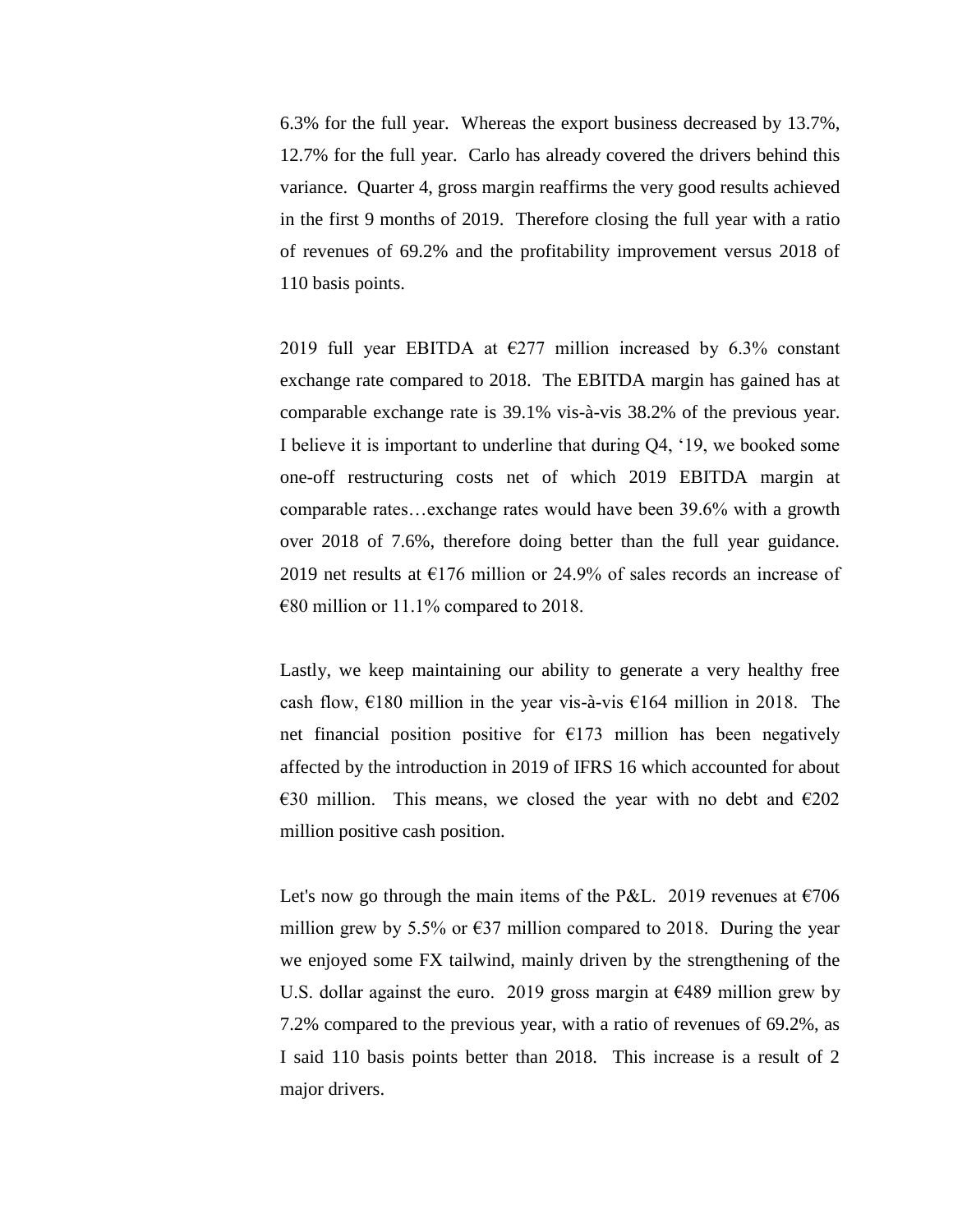On one side, a positive sales mix coming mainly from lower export markets and the instrument revenues and a very good performance of our direct market and specialty test sales. On the other side, lower manufacturing and distribution expenses coming from the several cost reduction initiatives started in the last couple of years. The divestiture of the manufacturing site in South Africa, announcing this quarter which follows the shutdown of the one in Ireland in 2017, goes exactly in the very same direction and is coherent with the journey to safeguard margins that we started a couple of years ago.

2019 operating expense is at  $\epsilon$ 260 million, have increased by 6.1% compared to the previous year. The growth at constant exchange rate is a touch above 4%, therefore in line with a growth in the top line. 2019 full operating expenses ratio of revenues is basically in line with 2018, 36.9%. 2019 other operating expenses is  $E11$  [ph] million are higher than 2018 by  $65$  million or almost 80%. This increase is driven by some one-off restructuring costs, both in Q4. In particular as I said, I'm referring to the divestiture of our manufacturing site in South Africa and to a structuring program done in Italy, which has been made possible by the introduction in the 2019 budget law. The measure that allows employees to voluntary anticipate their retirement with the support of some monetary contribution from the employer, it's the so-called the Quota Cento [ph]. Both these initiatives are consistent with our efforts as I said to safeguard margins and to streamline manufacturing footprint. And we will start seeing the positive effect from 2020 P&L.

2019 EBIT, because of what described closed the year at  $\epsilon$ 218 million, with an increase compared to the previous year of  $\epsilon$ 30 [ph] million or 6.5%. The EBIT ratio of revenues at 30.8% is slightly better in 2018, which closed at 30.6%. Q4, '19 EBIT decreased compared to Q4, '18 by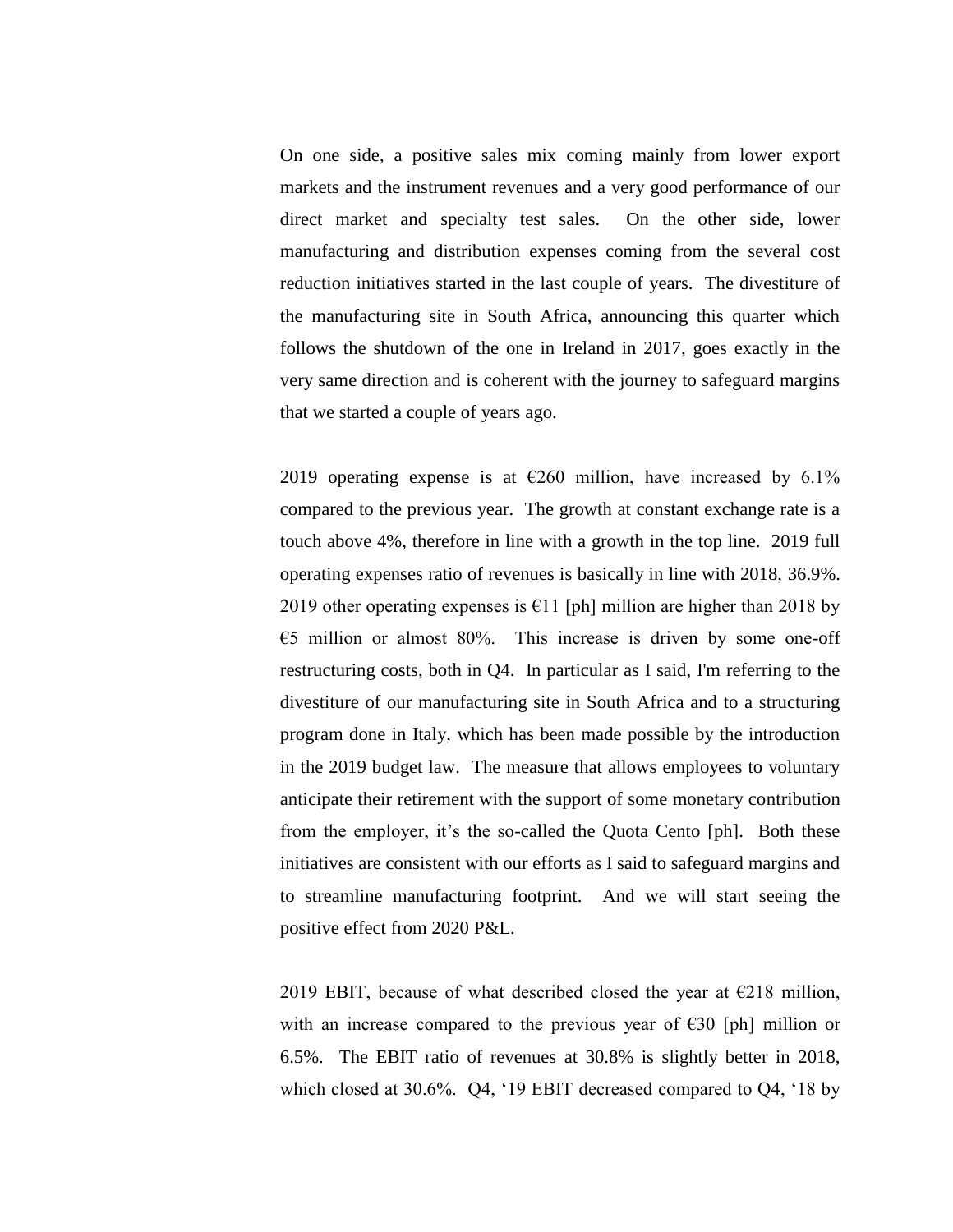$E3$  million just because of the restructuring costs, we have discussed about.

Full year net financial expenses are higher than 2018 by  $\epsilon$ 1 million. This difference is mainly due to the positive revaluation at fair value of the participation in our Indian subsidiary booked in 2018, after the takeover of full control from the Indian partner. Besides in 2019, we also have to account for the negative impact of the figurative interest driven by the first time introduction of IFRS 16. Net of these elements 2018, net financial expenses would have been close to zero. 2019 tax rate at 18.7% is better than 2018, which closed at 22.6%, because of the booking in Q4 of deferred tax assets related to the intangibles which we moved to Italy in connection with a shutdown of the Irish manufacturing site. Net of this positive one-off, 2019 tax rate would have been substantially in line with 2018. 2019 net results at  $\epsilon$ 176 million or 24.9% of revenues is higher than previous year by €18 million or 11.1%.

Lastly, 2019 EBITDA at  $\epsilon$ 277 million is better than 2018 by  $\epsilon$ 22 million or 8.4%. The ratio revenues of 39.2% vis-à-vis 38.2% of 2018. The volumes at constant exchange rate and net of the one-off costs, we discussed about is positive for 7.6% with that ratio on revenues of 39.6%.

Quarter 4 EBITDA decreased compared to Q4 '18 and this is entirely due to the mentioned restructuring costs. Full-year 2019 improvement…EBITDA improvement compared to last year is driven as we have discussed by higher gross margin and by the first time adoption starting from 2019 of IFRS 16, which accounted for about  $\epsilon$ 7 million. Since there are many moving parts and for the sake of clarity, let me underline that 2019 EBITDA margin is better than full-year guidance, which was calling for 38.2% at constant exchange rate even without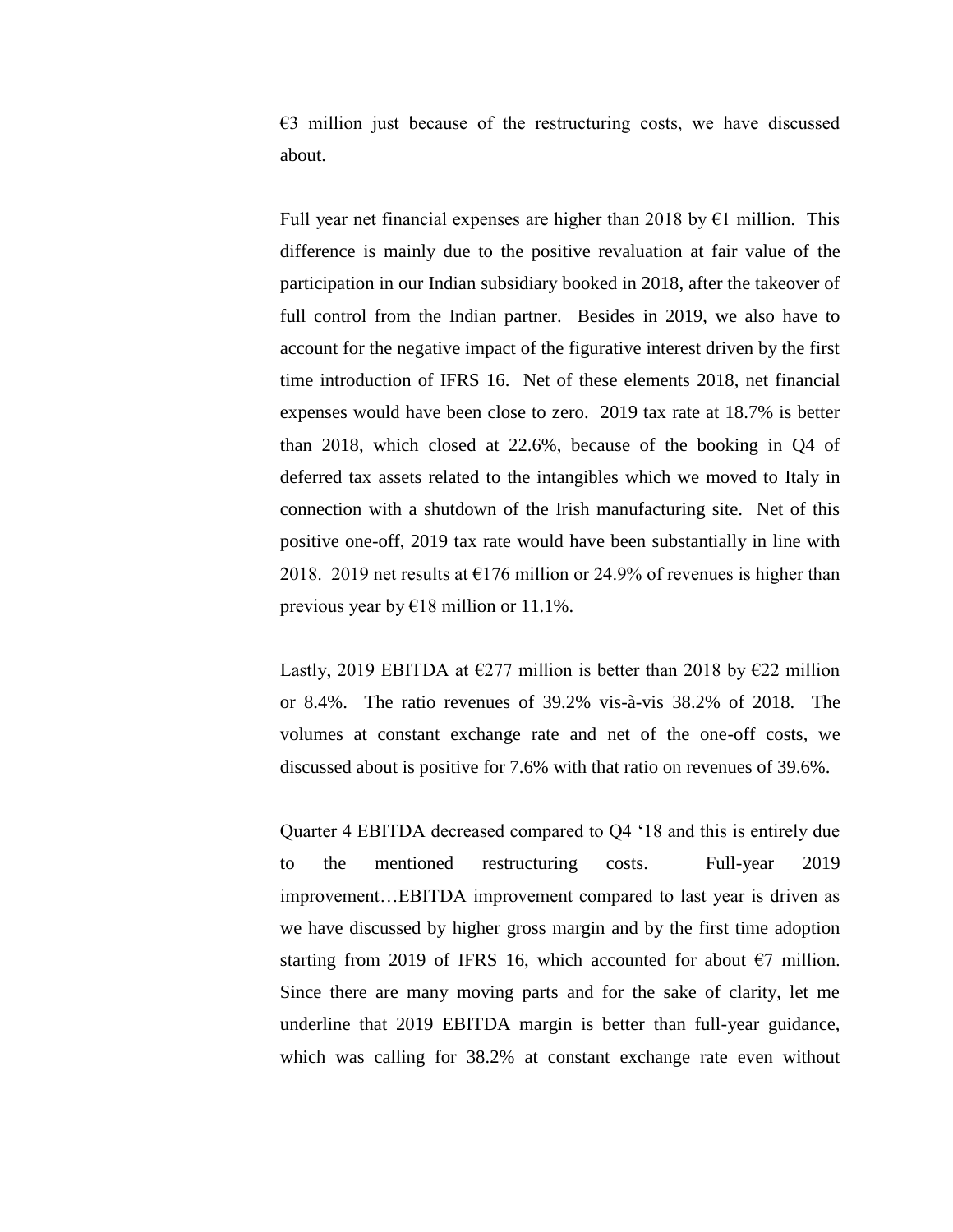considering the positive impact of IFRS 16, which accounted for a bump of a touch less than 1 percentage point.

Let me now move to the net financial position and the free cash flow. We closed 2019 with a very positive net financial position of  $E173$  million after the introduction of IFRS 16, which imply that the boosting the financial liability for about  $E13$  million. In 2019, the Group generated €180 million free cash flow vis-à-vis €164 million of 2018, therefore, recording an increase of  $E17$  million or 10%. This variance is the result of the good economic performance of 2019 and the positive working capital variance, mainly driven by an improvement in DSO, which is a direct consequence of the different geographical mix we discussed about and the very disciplined collection policy. These 2 positive elements have been partially offset by an higher tax cash-out, mainly coming from the one-off exit tax deriving from the shutdown of our operation in Ireland on one side. And on the other side, from the depletion of the Patent Box tax credit granted by the Italian authorities in 2017.

For the sake of clarity, let me underline that the Italian Patent Box tax regime has been renewed till 2014. What has changed is simply that during 2019 we have exhausted the tax credit accrued for in 2017 and related to the years between '15 and '17.

Lastly, let's move to 2020 guidance at 2019 constant exchange rate. We expect revenues to increase at around 5% and then EBITDA margin between 38% and 39%. As Carlo already said, please consider that this guidance does not incorporate the effect coming from COVID-19 outbreak. We will review our projection as soon as we will have a better picture of the impact on the different geographies in which we operate.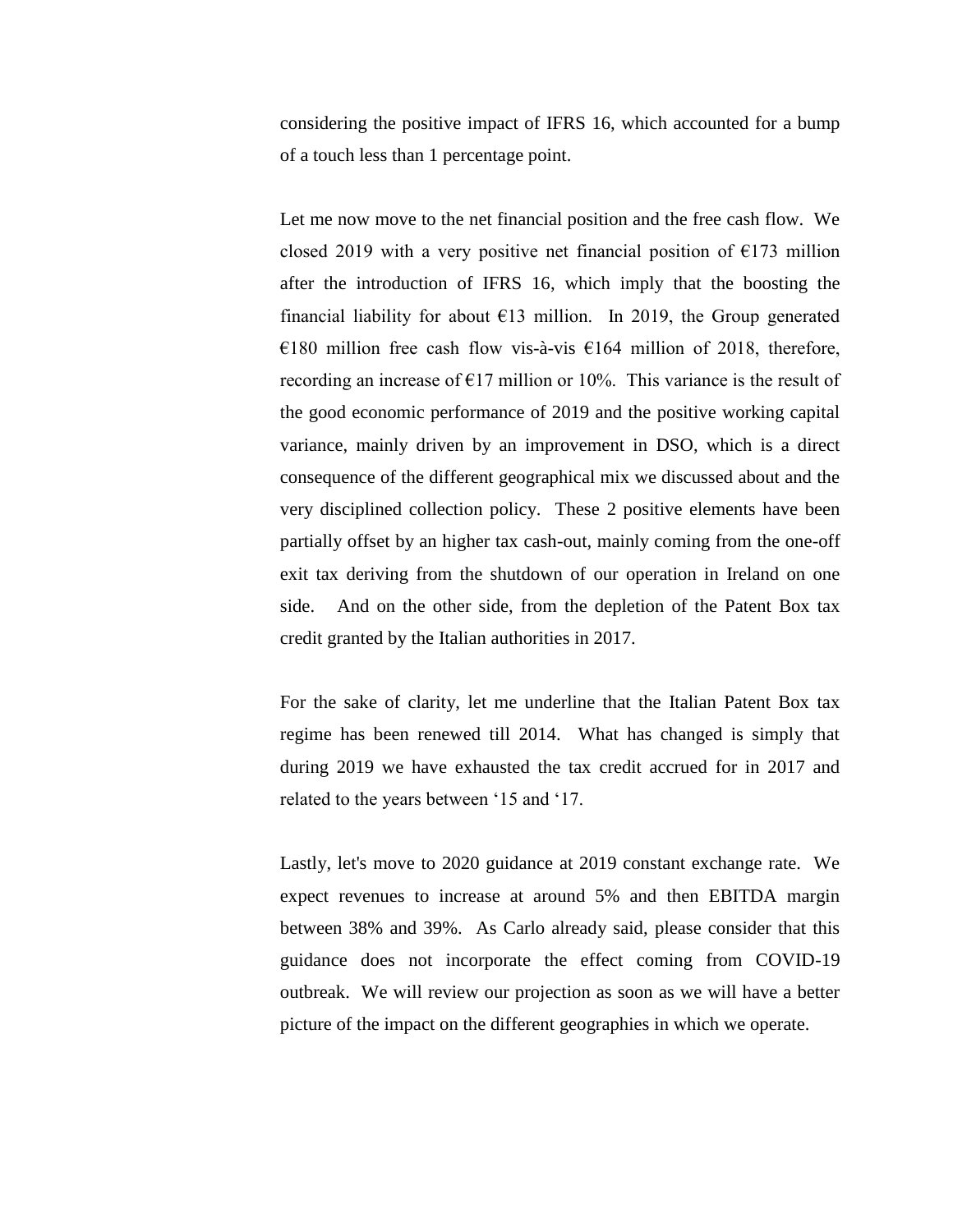Before concluding, let me remind please that DiaSorin financials are fairly sensitive to FX fluctuations and in particular to the U.S. dollar and that for every \$0.01 movement of dollar against the euro, DiaSorin revenues move by about  $\epsilon$ 2.5 million on an yearly basis.

Now let me please turn the line to the operator to open the Q&A session. Thank you.

Q&A

OPERATOR: So, thank you, sir. Excuse me; this is the Chorus Call conference operator. We will now begin the question and answer session. Anyone who wishes to ask a question may press "\*" and "1" on their touchtone telephone, to remove your question please press "\*" and "2." Please pickup the receiver when asking questions. One moment for the first question please.

> The first question is from Maja Pataki at Kepler. Please go ahead. Ms. Pataki, your line is open, madam.

MAJA PATAKI: Yes, hi, good afternoon. Sorry. Carlo, I have a couple of follow-up questions to your comment around coronavirus. Apologies, my line isn't too good, so I missed some things. Could you just confirm that you said that in Italy you had full access to hospitals and therefore there was not an interruption of general…revenue generation due to a lack of access?

CARLO ROSA: Do you want me to take this question now or you want to give me both?

MAJA PATAKI: I could give you...I can give you. I would actually have 3 from me. Second of all, the potential that you've given us for COVID test. Is that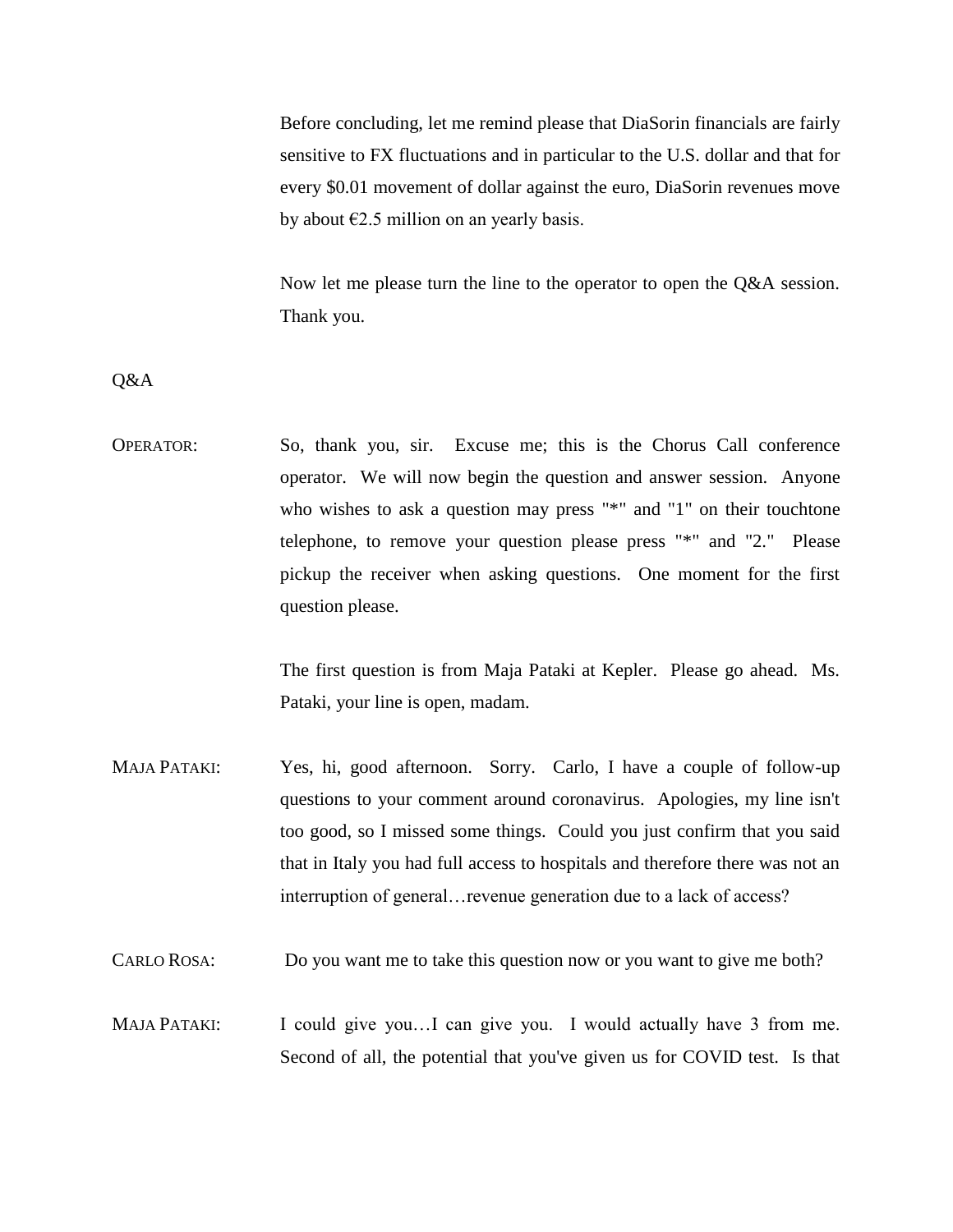correct, you said  $\epsilon$ 5 million to  $\epsilon$ 10 million per month, if that is correct, could you just tell us what kind of volumes you are assuming underlying?

And then the last question. It hasn't been really a topic at the conference call, obviously because there are more pressing topics. But could you please give us an update on what is happening with regards to the negotiation with Quest and what has happened subsequently with the other larger customers? Thank you very much.

CARLO ROSA: Okay. The Corona questions. Yes, so far there has not been any disruption in supply in Italy because of the Corona, what we have seen clearly in some institutions and especially in the north is that the testing volume of regular staff [ph] clearly is going down because you have less people as said accessing hospitals, there is a recommendation not to go to the hospital except for urgent cases, the impact so far access and supply, no problem.

> The second, the question as to be potential, yes, we say when we see that look, we see as follows. There are millions of tests today that can and is or prospectively will be done. And I've seen what happens here in Italy, let me just give you a couple of numbers, so the official every night on TV, the Minister of Health goes on TV and gives numbers. And they say that until today officially data form 60,000 swabs [inaudible] we know from a different source because of the volume of swabs supplied that so far suppliers have sent to hospitals over 800,000 swabs, okay. So it is very clear that this market is…this volume in this city is alone is hitting the suppliers as a storm and everybody's on the [indiscernible] from people that are actually synthesizing primers to companies that launch the products, nobody was able to cope with this surge.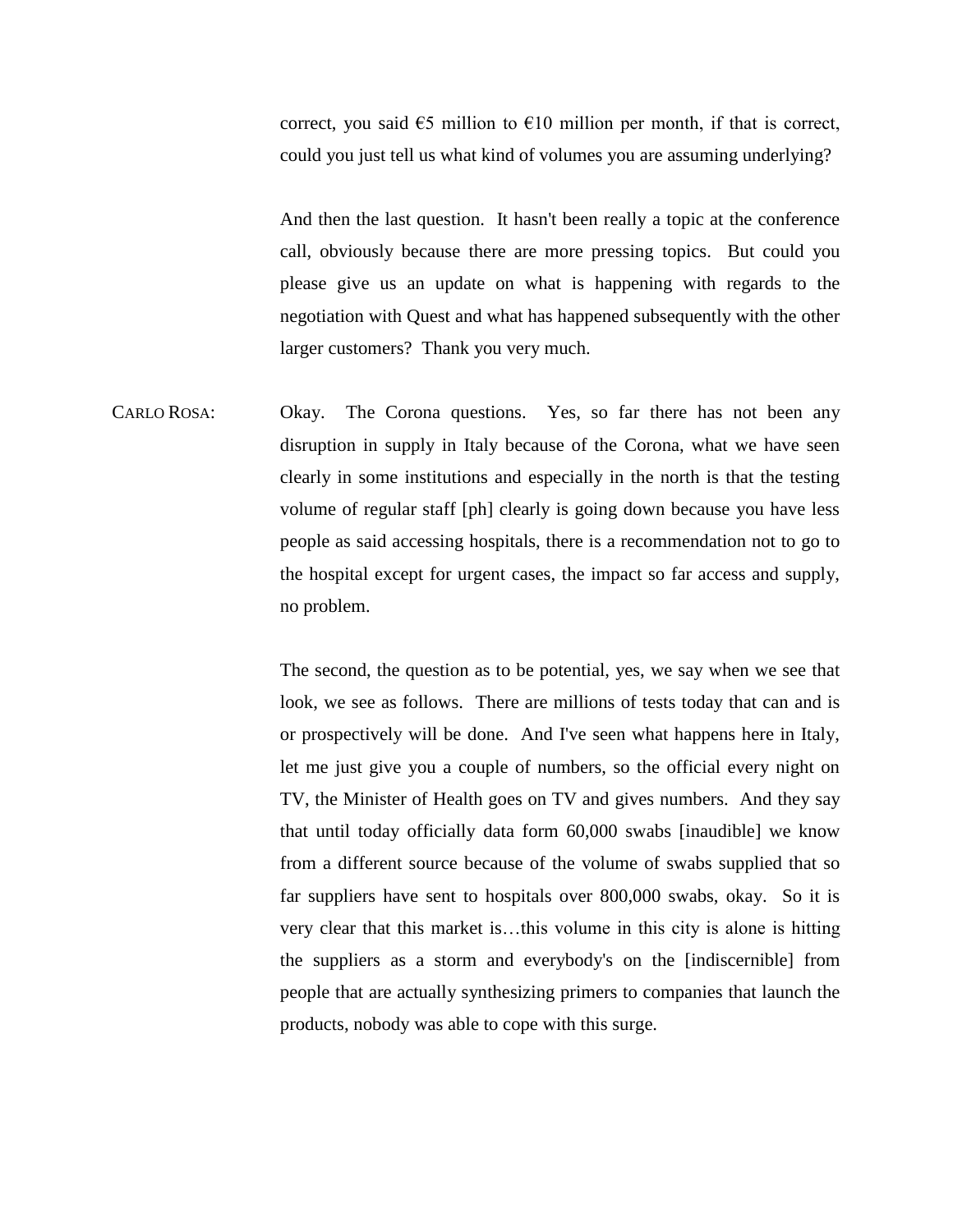So it's very clear that the way I see this business opportunity is that there is going to be a pie that will be carved-out among different suppliers depending…and it's going to be a mix of LDT tests. So you're going to have the test performed with labs that's just buying the stuff. And that's today, the reality in the U.S., as you follow the LabCorp Quest are getting up and they are able to do…to perform LDT testing. And then you are going to have a dissemination of testing in the periphery, in core labs and here you are going to have a bigger system and then in the emergency room where you're going to have a smaller system and we would be the first one, a small system to go. I don't think, by the way, that this is going to be a lot to do, especially in Europe with final testing because it's too expensive, okay. So the real solution here would be a coronavirus test that is either you have Corona or non-Corona this is what you need to know today.

So to make a long story short, I'm saying that if I do all this and I look at what would be the reasonable number of systems we can place, customers we can serve without really [indiscernible] because of you cannot, you know, start with the opportunities and then go back order, we did a quick calculation and that is at full speed. So assume that you have months where Italy's buying and U.S. is buying because we will try to serve other markets. But eventually the surge is so big that we will try to focus on…initially on these 2 markets.

We believe the potential is  $\epsilon$ 5 million to  $\epsilon$ 10 million, okay. I cannot give you the volume because I would have to disclose the price. And I don't want to do that, okay. But this is how I am carving out this and this is simply say a piece of this volume that DiaSorin can commit to supply and support, okay. Other companies have gone out and take other pieces of this business. And what is very interesting is that the you have seen by the way, and you saw that there have been lots of discussions about the fact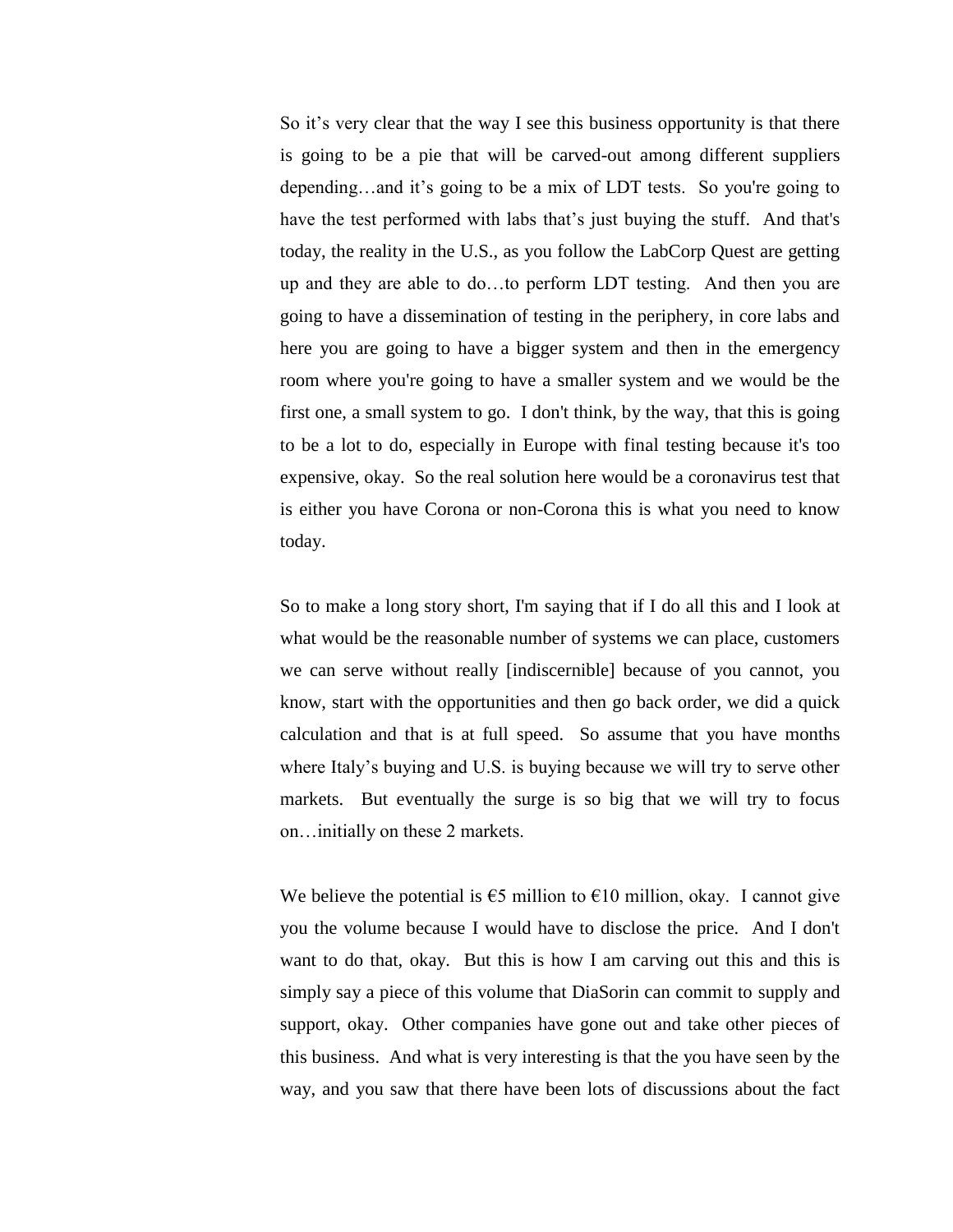that government are actually pushing local suppliers, local company to start to give priority to their own country, okay. So it won't be surprising what would you see coming is that all the diagnostic companies will have somehow to supply their own domestic market first and then export, okay. But it's very interesting. You already heard in Germany what happened and the situation here.

The third question has do with Quest and big labs. Look, the negotiation with Quest, it's not a negotiation. The negotiation has been done, meaning that we announced that 2 things happen. One is that the contract has been renewed for 18 months and that is the time limit estimated by Quest originally to actually bring up to speed all their systems because the tender has been won by Siemens, so these are 2 official information.

Today, I have a feeling that the implementation of all these changes are going to go through some hiccups because everybody has been hit by a storm. So how this is going to pan out? I have no idea. But facts are that as far as Quest is concerned, Siemens won tender, we kept all the infectious disease, Vitamin D was assigned to Siemens to what we understood and there is a soft landing period of 18 months where our Vitamin D will continue to be used at the current price, okay. And then God knows what happens.

LabCorp, there has been…we are working as said before when I was talking about TB, we strategically want to develop with QIAGEN the business going after sent-outs, but also exploring the opportunity of the centralized labs. And what, you know, with LabCorp we have a great relationship over the years and we are clearly working with them to explain and defend and have them buy into our technology with our friends from QIAGEN. So every time we do have negotiations of this type with customers of the size, we always have a trade-off meaning that,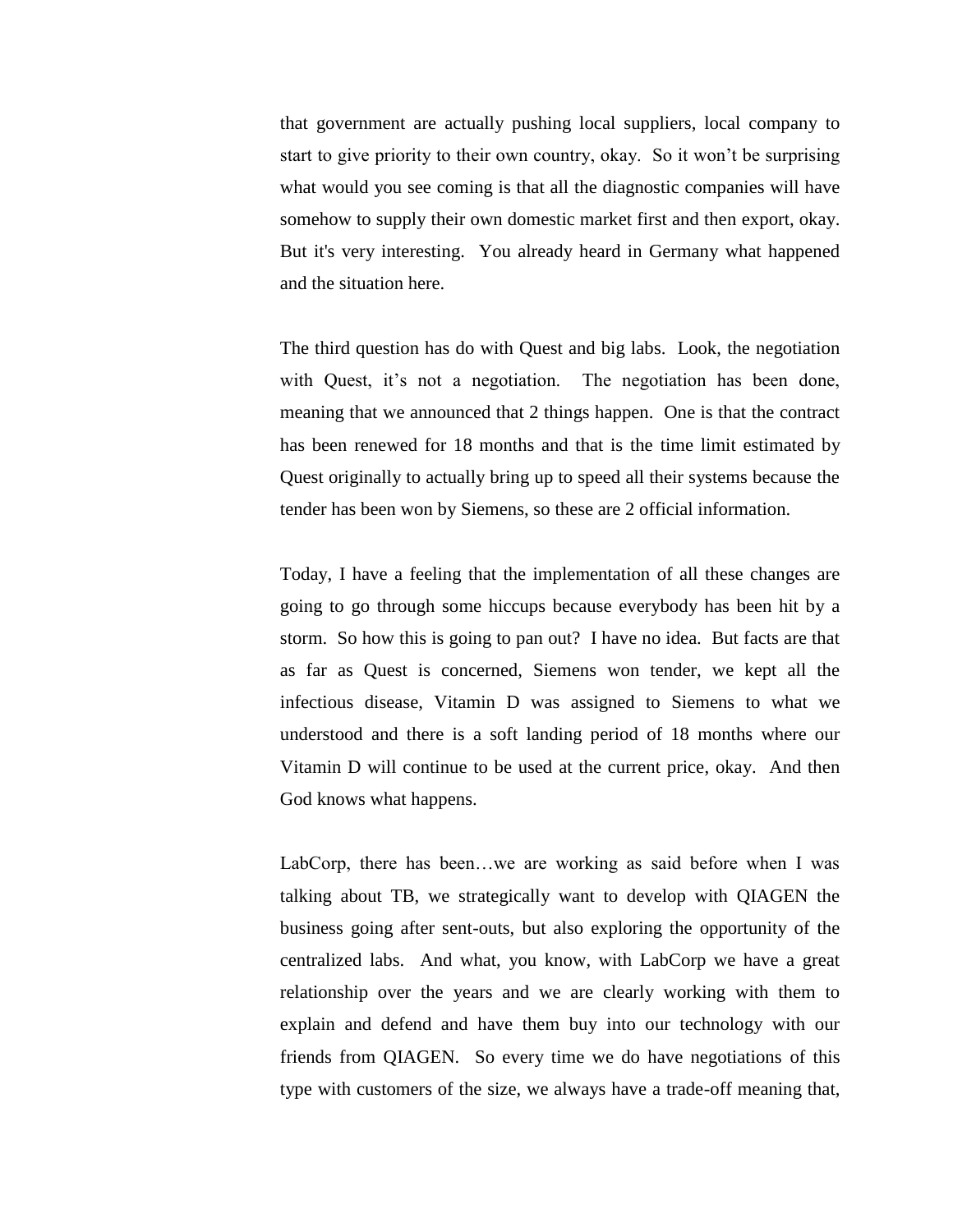we provide discount of certain things in order to have opportunities on other products, and I think this is…let me just leave the comment there. So stay tuned to us it is very strategic to have access to these big volumes that the big labs are getting today. So in the next call, we're going to update the market about where we are at.

- MAJA PATAKI: Thank you.
- OPERATOR: The next question is from Mr. Peter Welford of Jeffries. Please go ahead, sir.
- PETER WELFORD: Sorry, I was on mute. Apologies, I was on mute. And just a follow-up please on the coronavirus situation. And you mentioned I think, I'm right in saying there were 800 systems that have been placed at the moment worldwide. And I wonder if you could give us some sort of geographical breakdown of those systems that have been placed so far. And also whether or not the capacity to actually supply the systems is potentially a limiting factor to also the coronavirus test as you roll them out. And equally then, I wonder if you looked into…are there any supplies of any reagents, or third-parties that you rely on? Where you see risk there and if you…I just don't conducted due diligence of your suppliers to determine whether or not there's any risk from a raw material input point of view, to your business longer term.

And then, just on the QuantiFERON business, you mentioned there. You talked about, I think the opportunity there in the U.S. and the ramp up that you've seen so far there based on I think 180 offers you said. And I guess, could you guys give us some insight into those customers that didn't choose to buy, what the…what sort of dynamic is there, and what sort of negotiation and discussion centered around the QuantiFERON-TB in the U.S.? Thank you.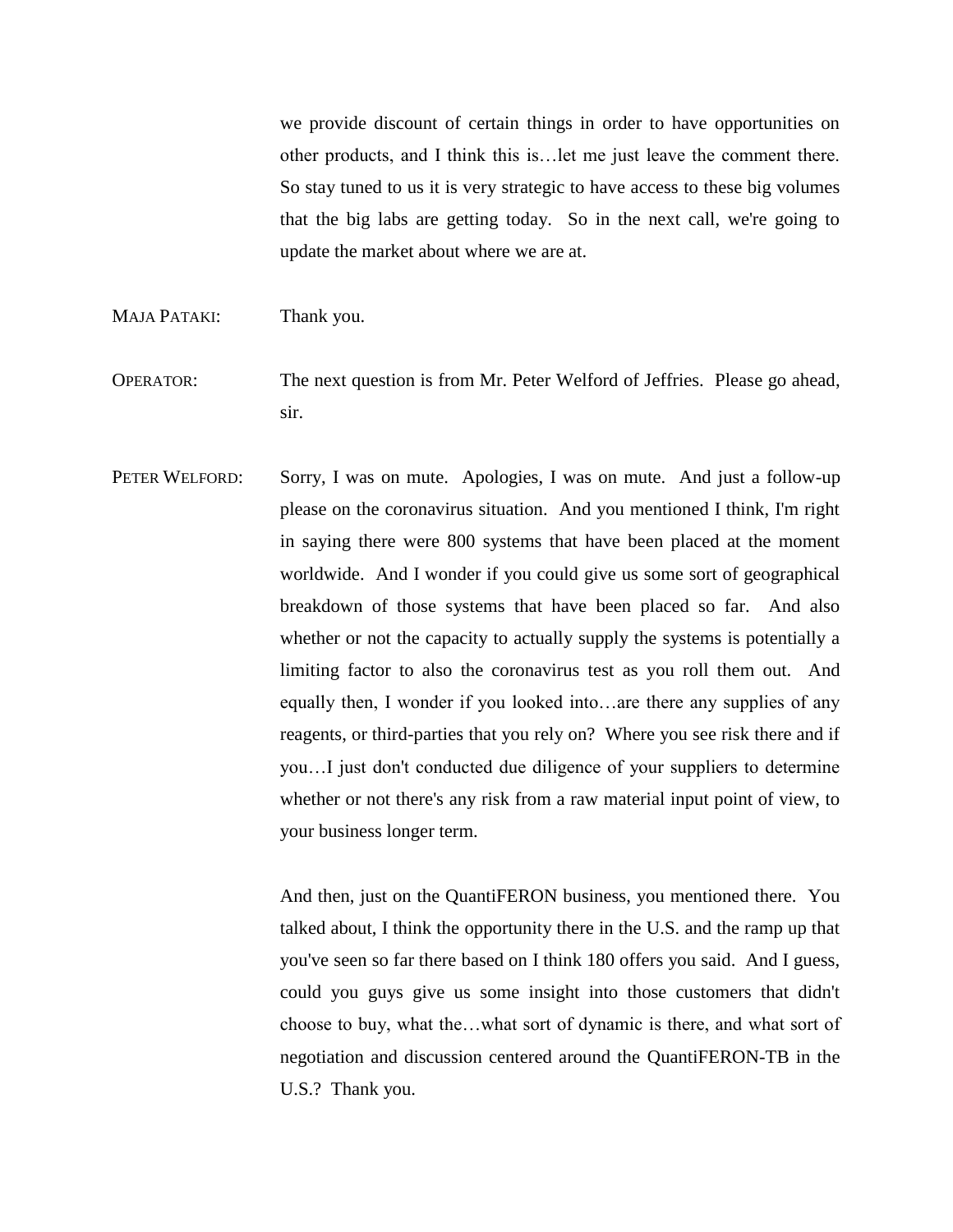CARLO ROSA: Okay, let me start from the last one, it's easy to remember. On the QuantiFERON for the U.S., as said today we have a position with our partner QIAGEN and this position is look guys, we bring tremendous benefits when we upgrade…either if we upgrade you to from ELISA to fully automated system and/or if we allow you not to send out, but to do all testing in-house, and we believe that it is fair for the customer and fair for DiaSorin and QIAGEN to split the gains.

> So, today we are positioning our pricing into an area which is very interesting for the send-out, because today the send-out cost is between \$50 to \$70, and therefore there is lots of space for the customer to gain efficiency and for us to gain the right value for the product. And when it comes to customers that we convert from ELISA to LIAISON, we ask for premium. And we make…we took with QIAGEN in a very hard stem saying if customers don't want or don't understand the value of the technology, we are not going to…we are not going to make concessions. I have to say today that again 180 offers and with few exceptions, we see pricing as an issue, but if they have to say where we are not going to bend is above value for this product, okay.

> Now going to supply chain, I see, honestly today as we speak, I don't see issues. So keep in mind there fortunately for us we are a manufacturer, so we don't buy raw material. I've always been very proud of saying that we make all our stuff our self in terms of biology otherwise we will not be a diagnostic company. The only area where I think there is…there could be an uncertainty. But again, this is just a presumption [ph] it's not what we see today is simply what we hear, is that when we come to…when it comes to some of our instruments it is very clear that some of this…some which are actually bought in Europe as you know, some of the subassemblies may be coming from you know, other parts of the world,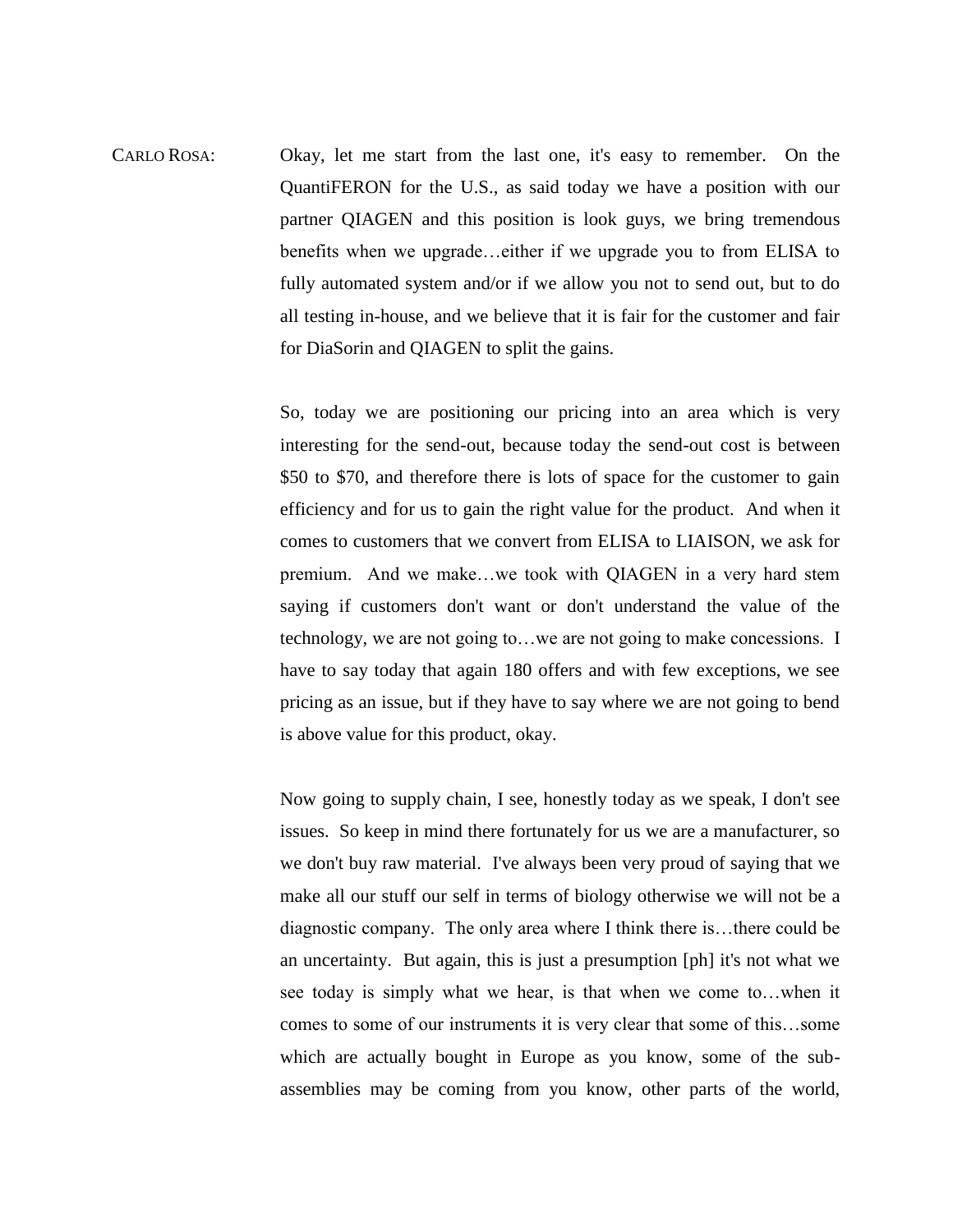maybe China, which is very interesting about this corona effect, is that everybody is now discovering that the supply chain is global and never local. So even if you think you're buying something in Europe at the end of the story a sub-component it's coming from somewhere else. So if I have to look forward, it would be interesting to understand whether and how long is it going to take for the Chinese supply chain of parts to be activated and may available to you.

For the time being, we see no issue with instruments viability. And so, we continue to be alert with static [ph], but if I need to point my finger somewhere as a potential risk of some back order in the future not only for us but for a lot of companies could…really could be instrumentation.

Now, working back the list, the first question was on corona. Can you help me out one second? What was the first question?

- PETER WELFORD: Yes, sorry, the 800 instruments, just whether or not you could potentially give us a breakdown of where they are, I guess, and whether or not you see, you've got enough supply of the actual instruments to meet demand of the tests. When obviously the CE mark in the EUA is approved?
- CARLO ROSA: Look, needless to say that this business was a U.S. business. We bought it from Focus…from Quest because 90% U.S. developed business. So as you can imagine, a good chunk of the installed-base is in the U.S. and it fits in hospitals and that's the perfect location to exploit the opportunity because hospitals are the one that will do testing in the U.S.

In Italy, we do have an installed base, but the problem is that the way now in Italy the system is positioned or now they want us to position this is more on the triage emergency room. And so, what we are doing is we are dedicating to this a certain number of systems that we have in inventory or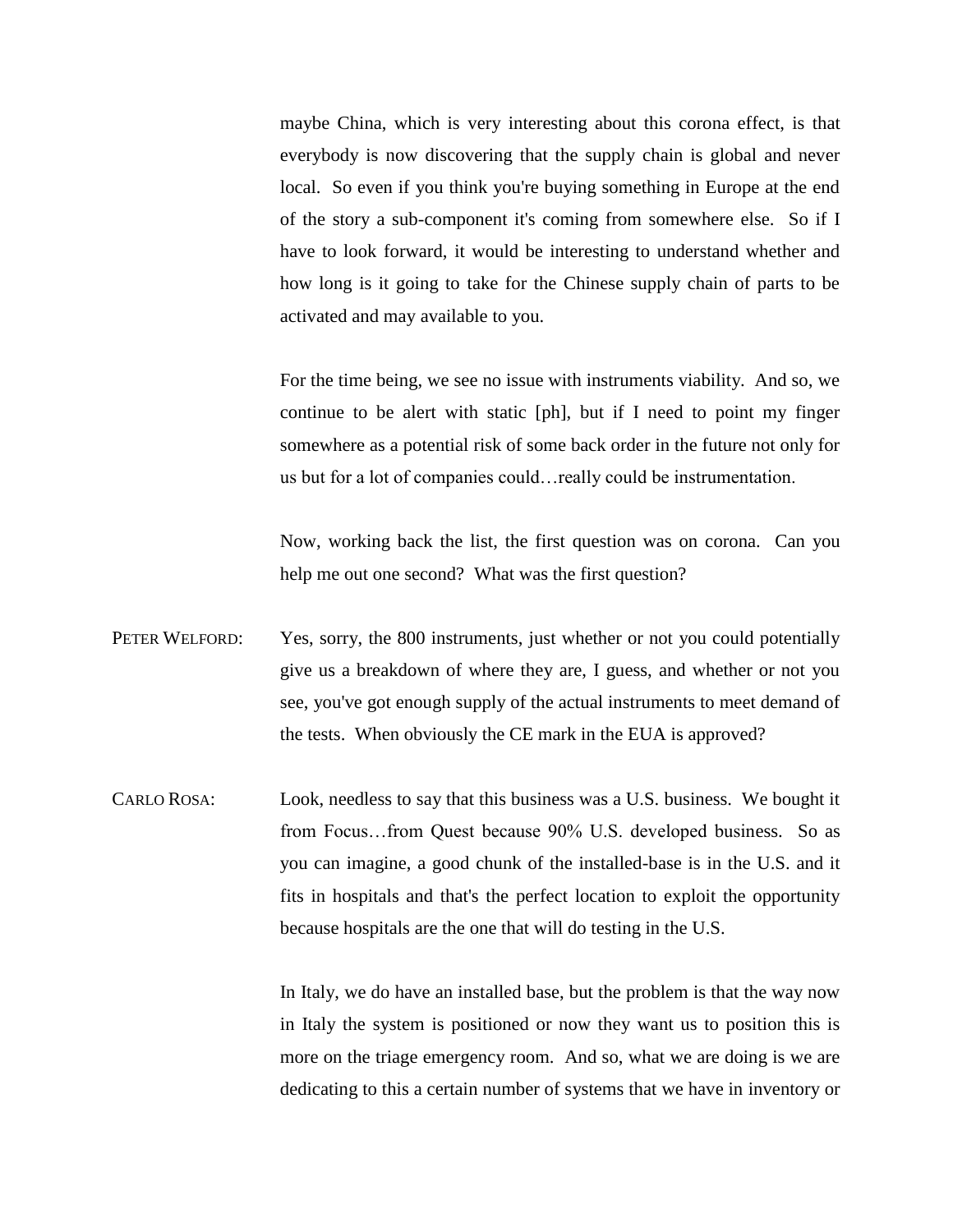we are taking away from certain customers where today the priority is not what they do. It would be more the corona in reposition this base into the emergency room. So to make a long story short, in U.S. installed-base in hospitals or right installed based in Italy systems we are in inventory or were taken away and put in inventory to make sure that we deploy into the emergency room in the... in as soon as the product is available.

- PETER WELFORD: That's great. Thank you.
- OPERATOR: The next question is from Mr. Andrea Balloni of Mediobanca. Please go ahead, sir.
- ANDREA BALLONI: Yes, good afternoon everybody and thanks for taking my question. Obviously, a lot of question about the COVID positive and negative side. On the positive side, I've understood the impact of a COVID new test should be in the range of  $\epsilon$ 5 million to  $\epsilon$ 6 million per month...or  $\epsilon$ 5 million to  $E10$  million per month, which is a pretty huge amount and this should be at full speed coming from Italy and the U.S., and correct me if I'm wrong. I have understood that the impact in Italy should be very soon due to current situation. About the U.S., when you think to receive the approval. Usually, it's a pretty, pretty long period to receive an approval from FDA. But in this case, could be pretty soon as well. So just to calculate the full speed could be calculated starting from probably already in May is something doable?

My second question is about negative impact of COVID, you've mentioned that so far. You are normally supplying the hospital, but the level of volume of testing the hospital is lower…dramatically lower compared to [indiscernible] in Italy. I would like you to help me in modeling this. So in China, where we have, let's say, one mouth ahead of Italy, what has happened, I mean, which is the drop in term of volume sold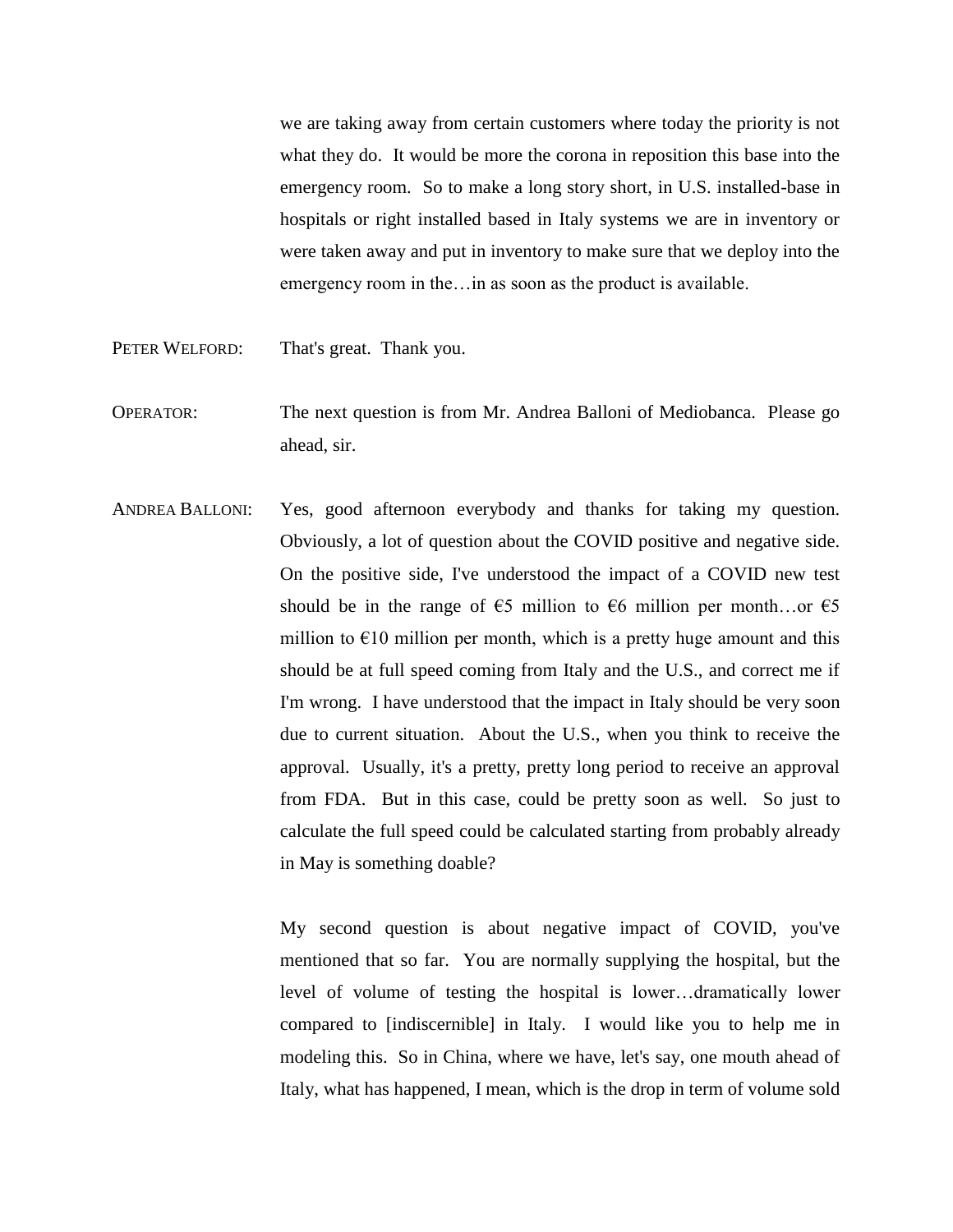to the hospital you have experienced in Q1 in China. And I would like to know if this is something which could be repeated even in Italy.

And my last question is about tax rate. You have mentioned a renewal of a patent box, which is your guidance on 2020 tax rate, please?

CARLO ROSA: Long question. And I think in your comments, you already have a lot of the answers. So let me just try to add some, I think, you said  $\epsilon$ 5 million to  $66$  million, but I think you did understand what the number was we said €5 million to  $€10$  million. That's my first comment.

> As far as the opportunity is concerned, then you asked about the negative impact on volumes. I said, I wish I had a crystal ball, I will play lotto. I think that what I caution the market is that we are doing, we have seen is that in certain hospital in Lombardi that clearly is the region that has been, first we saw a 30% drop in existing volumes. We have not seen this so far in the south. So Italy is a complex situation because it's a blend, you know, today you have the North that has been hit by a storm and the South so far that has been preserved. Okay, so but I'm saying what we saw right now is around 30% drop in volume.

> China is a different situation, because China was…everything was very much concentrated in 4 weeks…4 to 6 weeks and at the peak of negative effects, you could see certain hospital even down 70%. But in China also you need to understand that fortunately for all of us, they were able to impose certain restrictions right away. Right, and so the effect was immediate, it didn't last long. And then you see a recovery…slow recovery, but you see a recovery. I don't know if this can help you to model it. Believe me, I wish I had a crystal ball to model it myself. How this is going to be translated into Europe. I've no idea until yesterday in France, that we are still celebrating in the streets as if anything is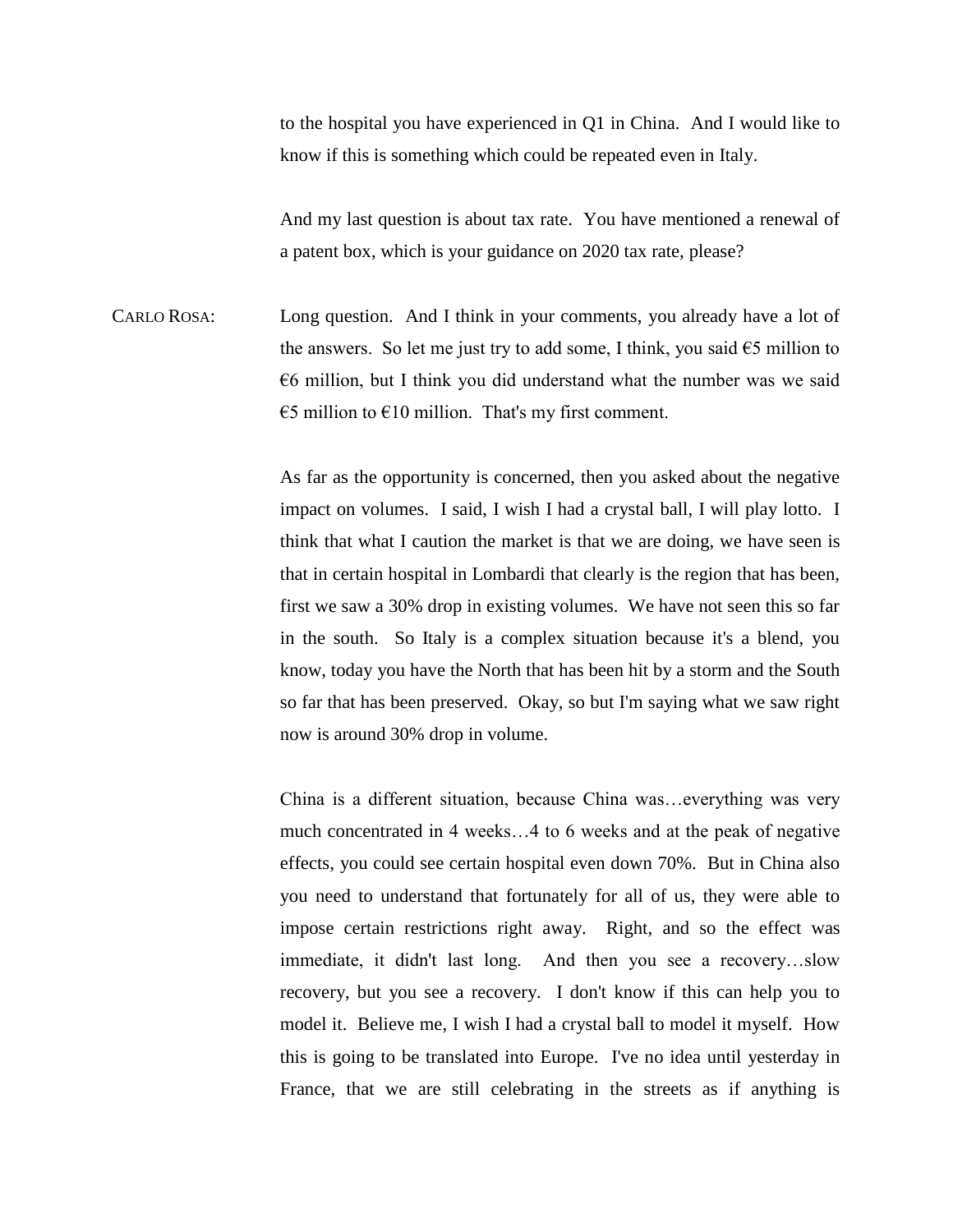happening, Germany has been hit hard and I saw a picture of Frankfurt Airport completely empty. This is what I am saying the crystal ball. How long this is going to last and what we've seen so far is what I told you. About the Patent Box…

PIERGIORGIO PEDRON: Yes, so as I told you, the Patent Box has been renewed. So what we are shooting at in terms of tax rate for 2020 is a similar number of 2018 which is between 22% and 23% tax rate at the Group level.

OPERATOR: The next question is from Mr. Scott Bardo at Berenberg. Please go ahead, sir.

- SCOTT BARDO: Yes, thanks very much. Yes, few questions, please. So I am a little bit confused, so I just want to be 100% clear on a few things. So firstly, encapsulated within your around 5% Group revenue guidance, do you include this new coronavirus test that you have within the portfolio. That would be helpful to get some understanding on whether this is excluded. The second question, actually, it would be wonderful for you to answer that one first to me please, if possible.
- CARLO ROSA: Very simple, no. It's excluded positive and negative effect. So the guidance we gave…we tried to give is what we saw in the business trends with regular course of business, then on top of that what we excluded, so we don't know and we will be able to quantify better moving forward is the positive effect and we tried to give you what we estimate would be the opportunity that we will look at as our…the side of the business we can get which is in a full month  $\epsilon$ 35 million [ph], and then the negative one which would be the volume. But all of these is not included in the 5%.
- SCOTT BARDO: Understood. Thank you for that. And then...and I appreciate it's an evolving situation, but you already then a very established routine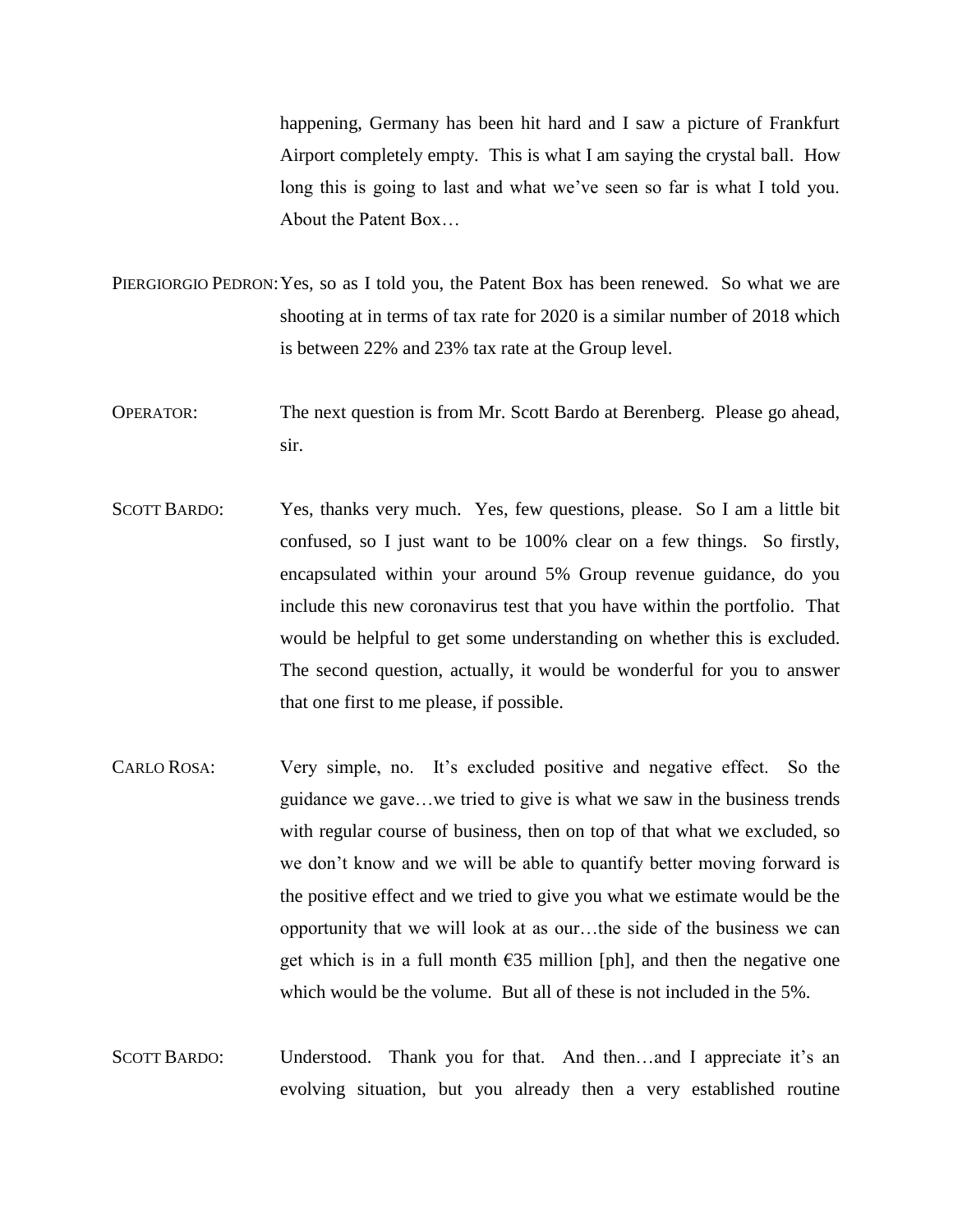diagnostic business and the test that you talk about here is a new test which hasn't...if you like, established itself in the market yet. So what I am trying to understand is at this point, do you consider yourself a net beneficiary if you like of the coronavirus tests and contain the outbreak or should we expect even including this test some negative impacts to your business, you know in which case, just help us understand is this a couple of percent on the topline? Is this a 100 basis points additional margin compression to your guidance? I think it would be useful in this environment just to get a little bit more clarity as to what is a more realistic scenario for us to embed at this point.

- CARLO ROSA: You know, honestly, Scott, we will be working together for few years, so if I knew, I would give it you. I don't know and I am trying to explain to you what the uncertainty is and why it is so difficult to evaluate. It is difficult to evaluate because you don't know how long is it going to last, okay. It's now shifting in by different geographic regions and so how long is it going to last, we know…we now know or we can predict what is the effect in China, okay? But I don't think that the Chinese model is reproducible unfortunately because [indiscernible] reacting with the same speed as the Chinese did. So I am telling you, I am giving you some guidelines for what I see in Italy. So far, in Germany and France, we have not seen decrease in testing volumes, business as usual, but we both know that it is getting there, it's hitting hard and you are going to see the same effect. And certainly nobody knows what is going to be the effect in the U.S. I mean that I think is the first statement. So I am telling you I've no idea how…but one thing is for sure, it is temporary. It is temporary because it's just decreasing volume, patients not being admitted but they will be admitted, insurance testing is being postponed, but it will be done.
- SCOTT BARDO: Okay. Understood. And maybe then just following on from this, I mean, you've commented about China, you know routine testing falling quite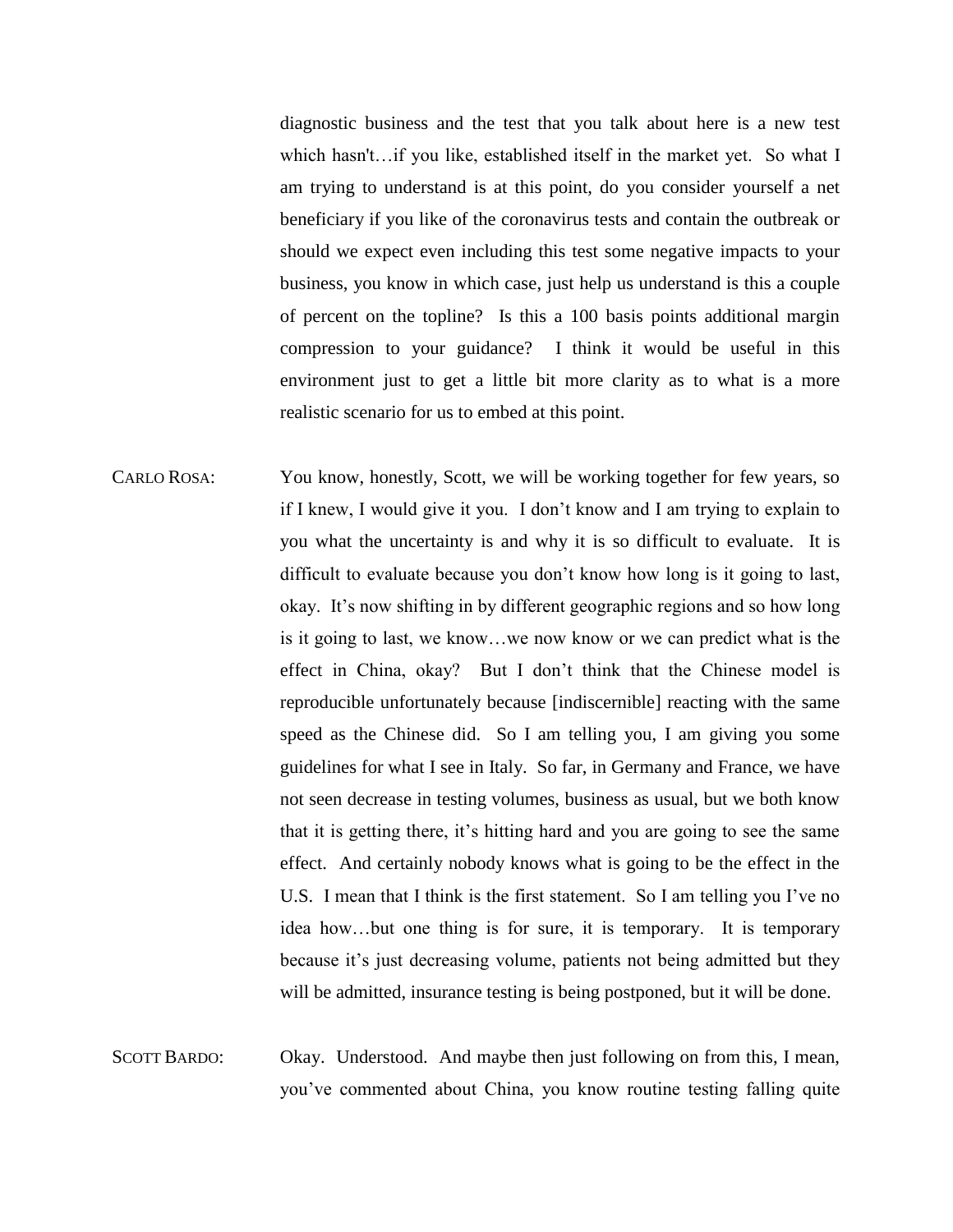considerably in the month of February. I mean these are if you like again established profitable product lines, is it fair to assume that the new test that you launch is of a profitability profile that can compensate for some of these losses or in a sense is this is a more of the revenue generator than a profit generator for the Company?

- CARLO ROSA: Again complicated to tell you. Look, I think that we made a decision as a company with social responsibility. We decided that we are going to provide this test to organizations at a reasonable price. And so we are not going to try to exploit the opportunity and the emergency. And so and that's you know an ethical decision that was made by the Board this morning. So we are going to sell this product at the same price that is actually paid for our regular influenza test which is the only established reference you can use today. So this is as much as I can tell you.
- SCOTT BARDO: Alright, maybe a last question on the coronavirus side. I think your guidance excluded these impacts. It is at the lower end of your midterm aspiration for mid to high single-digit. I think you also mentioned some comments about renegotiations with reference laboratories. I just wonder if you could share a little bit more about this dynamic because it was my understanding you had previously reached some agreement with some reference laboratories, so just some comments about how water tight these negotiations on previous contracts are and whether the end goal is still very much in sight to become a high single-digit organic growth business.
- CARLO ROSA: Okay. If you go back to our regular course of business and we forget corona, so let's look 2 effects in 2020. One which is to do with discontinuation of Siemens' ELISA. As you know, when we have discussed, we are proceeding and we have an acceleration of the cannibalization of the last accounts from the Siemens' ELISA to the LIAISON. The contract allows Siemens to stop supplying products to us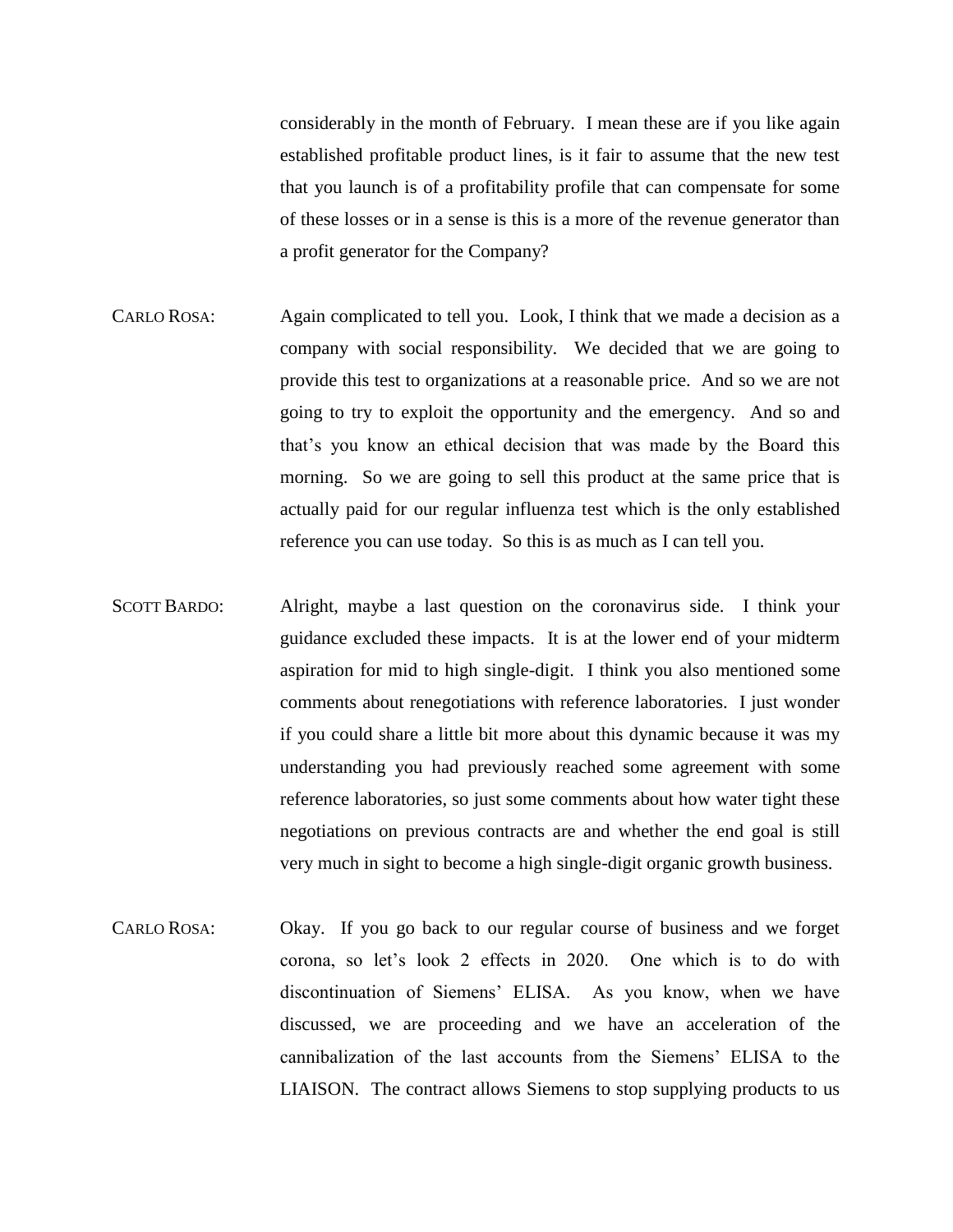by mid to the second part of 2020. This is when the last lots will be actually shipped to DiaSorin and to customers. So when we had bought this business, there were 2 segments of the market we bought…of the customer list we bought that we would have lost. One were 3 very large blood banks that were still using ELISA and we knew that when this would convert they would convert to another technology, not DiaSorin because we are not [indiscernible] company. So this happened…we are supplying, still supplying ELISA to them but in the next few months this is going to disappear. They are going to be move to different technology, and then the long tail of smaller customers where we don't have solution for the small customers, too small even for the XS and we are going to lose them.

Net-net, all this discontinuation effect that is going to happen in 2020. And so that's a one-off drop that you know this is. The other one, look it's a qualitative comment that we made. For us, it is very clear that and we said it many, many times, we are vulnerable on certain larger contracts on Vitamin D with these big, big, big accounts because it's high volume, it's Me-too and so forth and it was very clear when Quest made a decision to automate all their immunoassay that we will be not…certainly not vulnerable on specialties, actually we would gain more specialties like Calprotectin but we will be…we will lose Vitamin D.

When it comes to Vitamin D, then with this very large accounts it is for us better in my humble opinion to trade some Vitamin D value which is always at threat of being reduced by you know any of the large competitors putting in front of these labs, I am not surprised and/or the concept of Vitamin D being Me too and being at this point automated on a [indiscernible] system. So to make a long story short, every time I have a chance to get more business at a better value with a good contract, and if I need to do that take an existing assay and exchange some value to get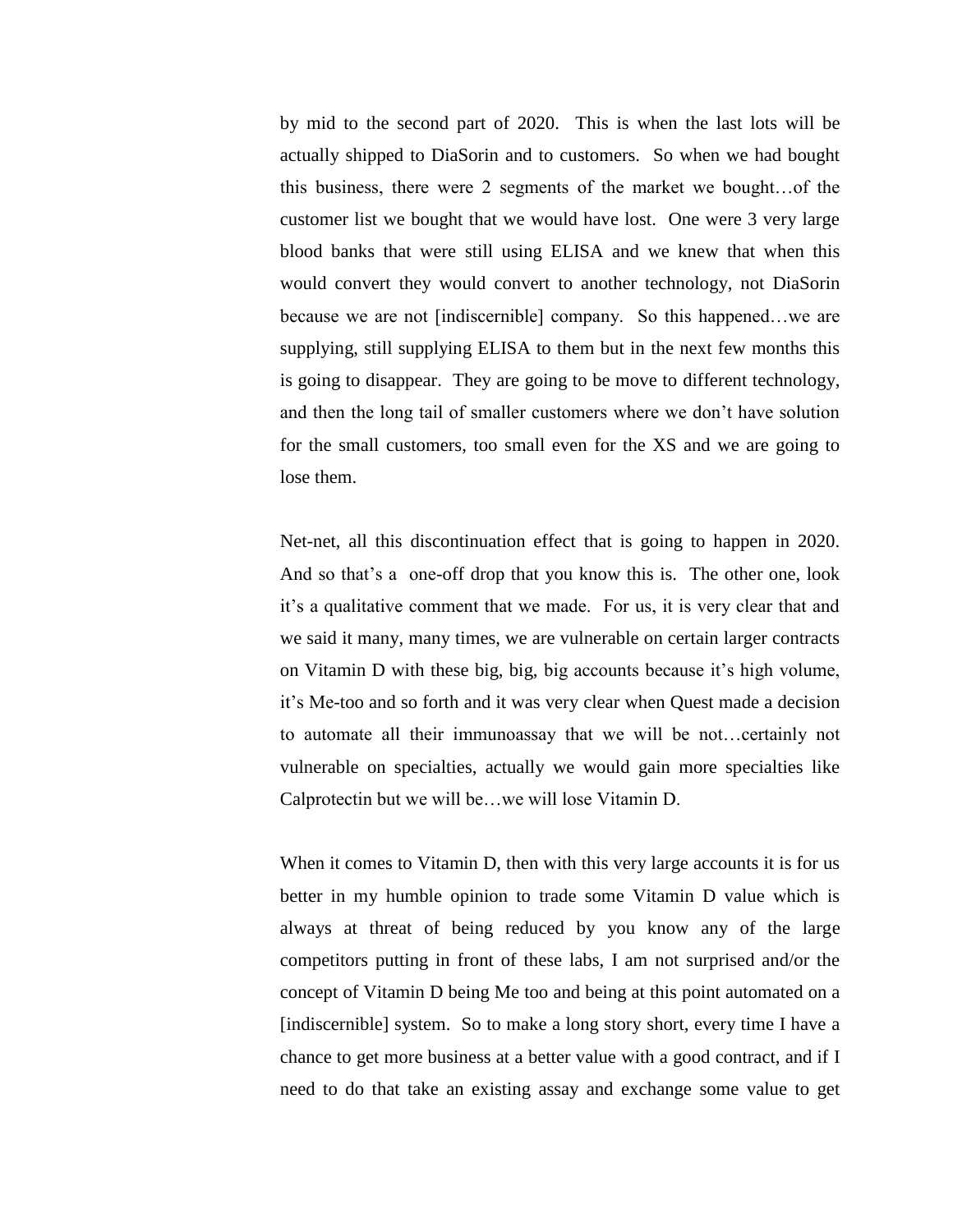more value, we always do it, okay. So what I am saying is if I need to use our Vitamin D existing business in order to speed up or make more comfortable [ph] a large customer than to introduce another product of…that gives me more stability and more value, I think it is worth for DiaSorin to do it. One is compensating the other, so if you give financial incentive with Vitamin D, that is going to be compensated way….than more than compensated by what you get in return from the lab. And I would like to leave it here because it's confidential information, but it's a principle that we have used in the past and we want to use in the further to secure strategic opportunities with the large labs.

SCOTT BARDO: Okay. Thanks.

OPERATOR: The next question is from Catherine Tennyson of Bank of America Merrill Lynch. Please go ahead, madam.

CATHERINE TENNYSON: Hi, thank you for taking my questions. I have 3, if I may. My first one is on China. Of your 2019 revenue number, what proportion of that came specifically from China? And if of your Chinese business if you could just to remind us what portion of that is these 2 tests versus specialty tests. That will be my first one.

> And then if we look at Q1 for China, have you seen a number of new coronavirus cases start to decline a bit in March. Have you seen an increase in activity there? Secondly, if I could look at the increase in operating expenses in 2019, could you give us a little bit more color as to what those were and if that stepped-up level is what we should expect for 2020. And then my third one is on your Siemens' ELISA customers that are looking to convert CLIA. What proportions of those have been done as of late? Thank you.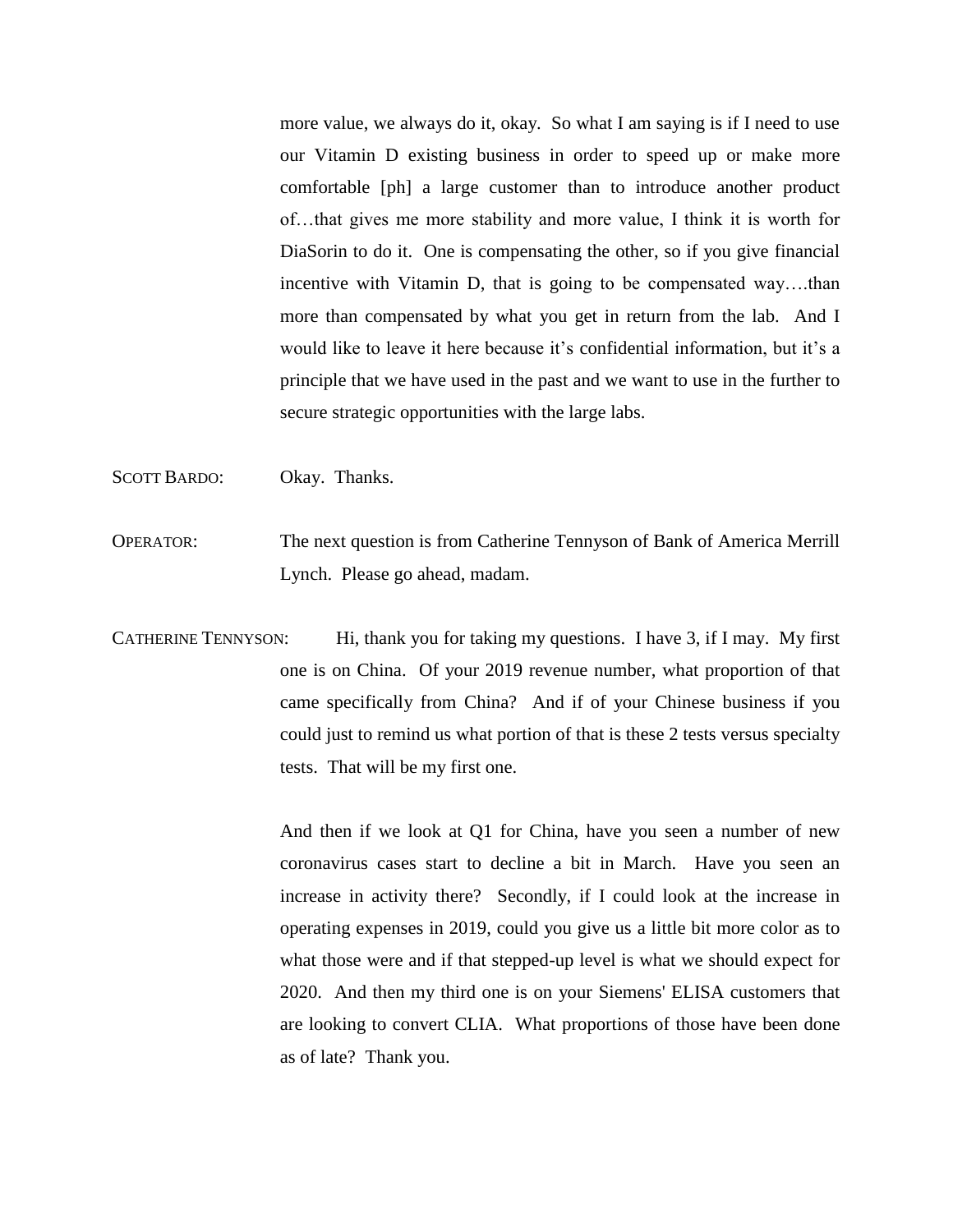CARLO ROSA: Okay. Let me say, we never disclose what China is but I think we say that APAC is around 15% of total business and China is a good chunk of that business, so you can, I think have enough to make your own assumption. Quarter one in China what we saw is January is, which now seems 10 years ago but in January we didn't see much simply because there was the, the New Year, then we saw in February, we saw deep dive in testing volume when the country fundamentally frozen is not only the one region, but as you follow everywhere the country across.

> And now we see in March a recovery, we can measure in…where we can, today I see the recover coming from the fact that we are back into business of installing new systems, because hospitals have open up now, access to engineers to for installations and that's very positive. And then, we…but again still very difficult to get data from hospitals, but we from the…from the data point, we have we see a recovery in testing volumes still well below last year, but certainly not to the dramatic levels that we have seen in February.

> OPEX, the vast majority of OPEX has to do with the investments we have discussed on commercial and the prep up of the U.S., organization. We have hired over 20 people to be dedicated to the hospital segment and to push the QuantiFERON. And that's a major effect that we have seen plus some value based care initiatives online, because we are hiring people also support that program.

> Last is Siemens, I think to this stage, we have converted roughly 75% of the installed-base of the convertible customers and we're going to wrap all up by June. Was that…was that alright?

CATHERINE TENNYSON: Very helpful. Thank you.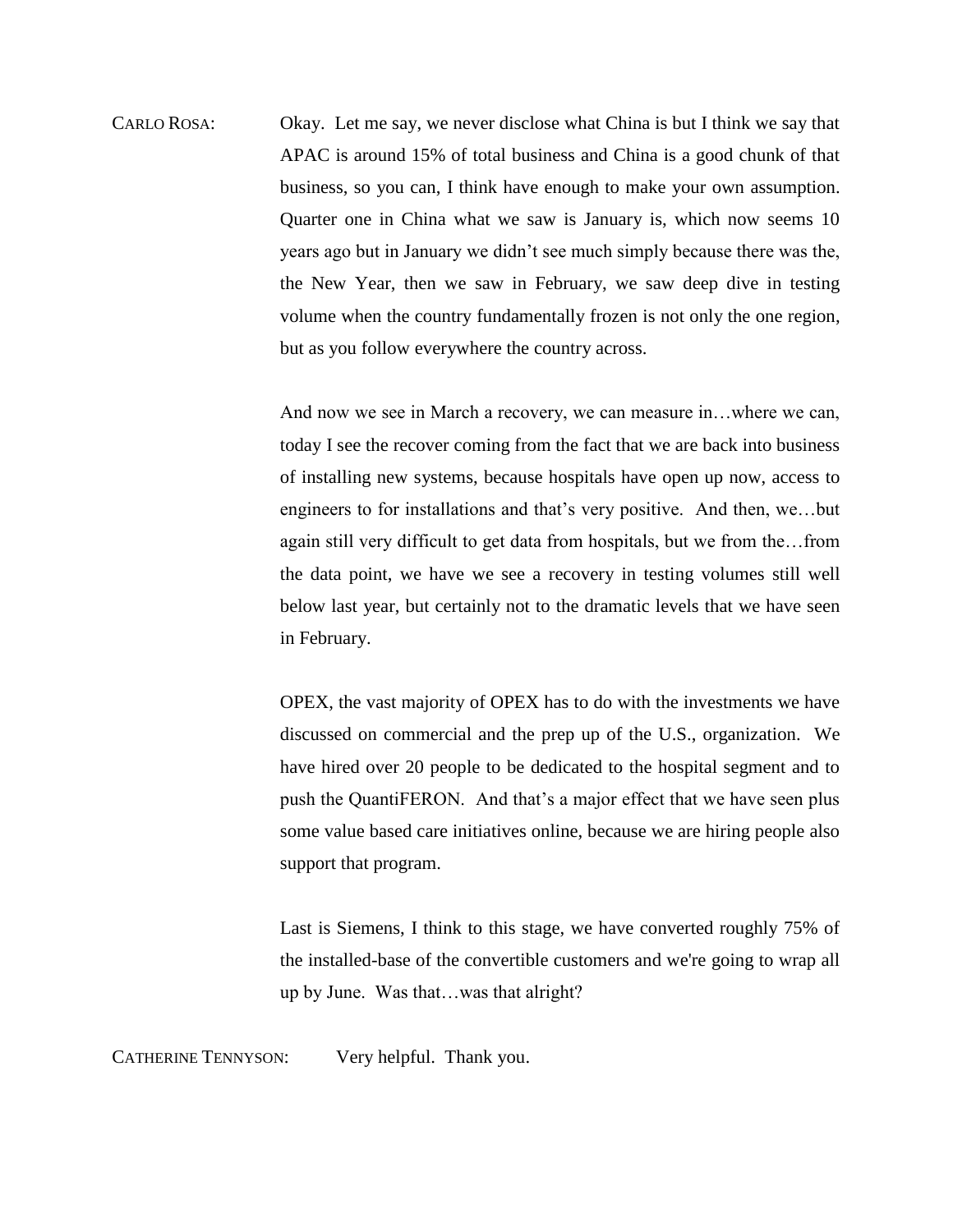## CARLO ROSA: Thank you.

OPERATOR: Next question is from Luigi De Bellis with of Equita SIM. Please go ahead, sir.

- LUIGI DE BELLIS: Yes, afternoon. Two quick questions for me, the first one on the QuantiFERON-TB, how much of the Italian and European revenues growth in 2019 has been related to the TB test? And the second question on the molecular test. Could you elaborate on the decentralization process affecting large hospitals, served by DIA and the impact expected for 2020? Thank you.
- CARLO ROSA: In fact, look...I'm talking about the decentralization. The impact that we discussed is embedded in a corona number. The concept is very simple; you are Italian so unfortunately you do see what we see every night on TV. The net effect today is that the hospital are trying to fence out the intake of patients, every day you read on a newspapers that if they cannot filter patients even acute care people that come in for other diseases there was a case a couple days ago about a hospital in Torino, acute case a guy with a heart stroke come in and then he is not tested, because he's rushed in and then he is positive. And then, they need to pretty much run cardiology. So they are building senses today to avoid that these people getting inside, and but they cannot do it, because the only way to do it is to stop them outside, you know, they built this tent…awful tent, they put people inside, they take the swab, and then if they don't have a way to test the swab right here.

Now, the journey starts. So the swab is sent if lucky to the reference lab to the core lab in the hospital, and that takes itself 6 hours to comeback. If they are not lucky, meaning that they've not been allowed to do testing, so it goes to another hospital it takes 12 hours, and the patient is stuck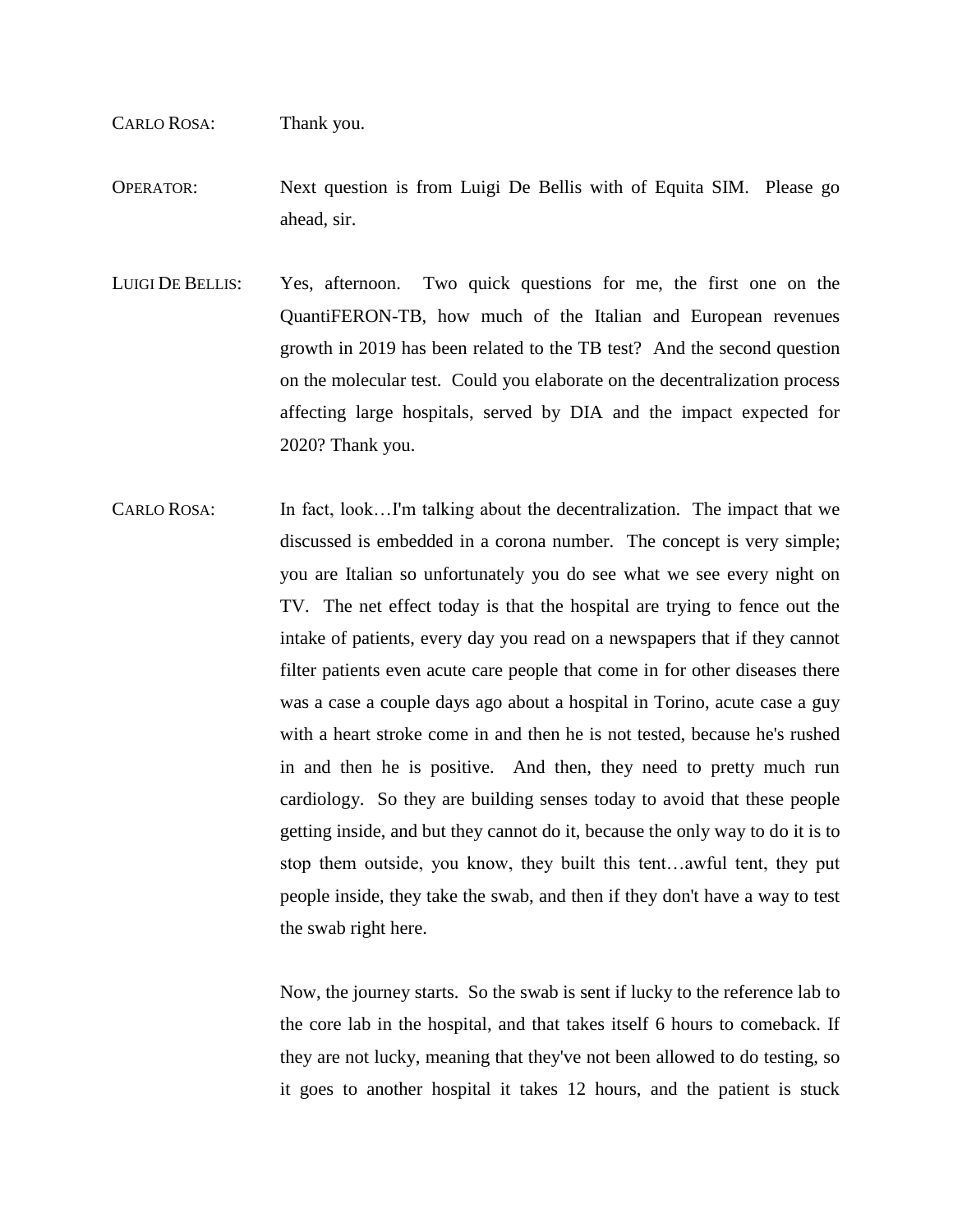outside, and this is why today, when yesterday we announced and we got caught by complete surprise by the…to be honest with you by the reaction of the system…of the political system, of the hospital system everybody immediately understood the value of the test because they want to triage people right there in right way. And this is the value I see of the decentralization and by the way, you know, I hate to say this, but 6 months ago when we were discussing about why decentralization is strategic, and why point of cares more system are strategic. We referenced this, we said, in case of epidemic, this is what you need and again you know, it happened. So this is the only thing...but again, just watch TV at 8 o'clock, and you see what I see.

- PIERGIORGIO PEDRON:And Carlo I don't believe we give a breakdown of the contribution of related to the close of sales and the growth of Europe, right. This is a confidential information. So it is a contributor that is, you know, alongside with all the other CLIA-ex Vitamin D test that we have.
- LUIGI DE BELLIS: Okay, thank you very much.

OPERATOR: We have a follow up question from Maja Pataki of Kepler. Please go ahead, madam.

MAJA PATAKI: Yes. Thank you to...for taking my follow up questions. Carlo, you mentioned, you know, the…all the tests that are related to insurance…life insurance. And there is a certain proportion of your test volumes that are not necessarily linked to acute conditions of patients. Do you have...could you provide us a bit of a number guidance, how much of your tests in general are more used for checkups that could be, you know, that should be actually recuperated in the second half of the year? And then a second question, is very helpful to get the understanding of you know, what the potential could be from Covid-19 tests per month. So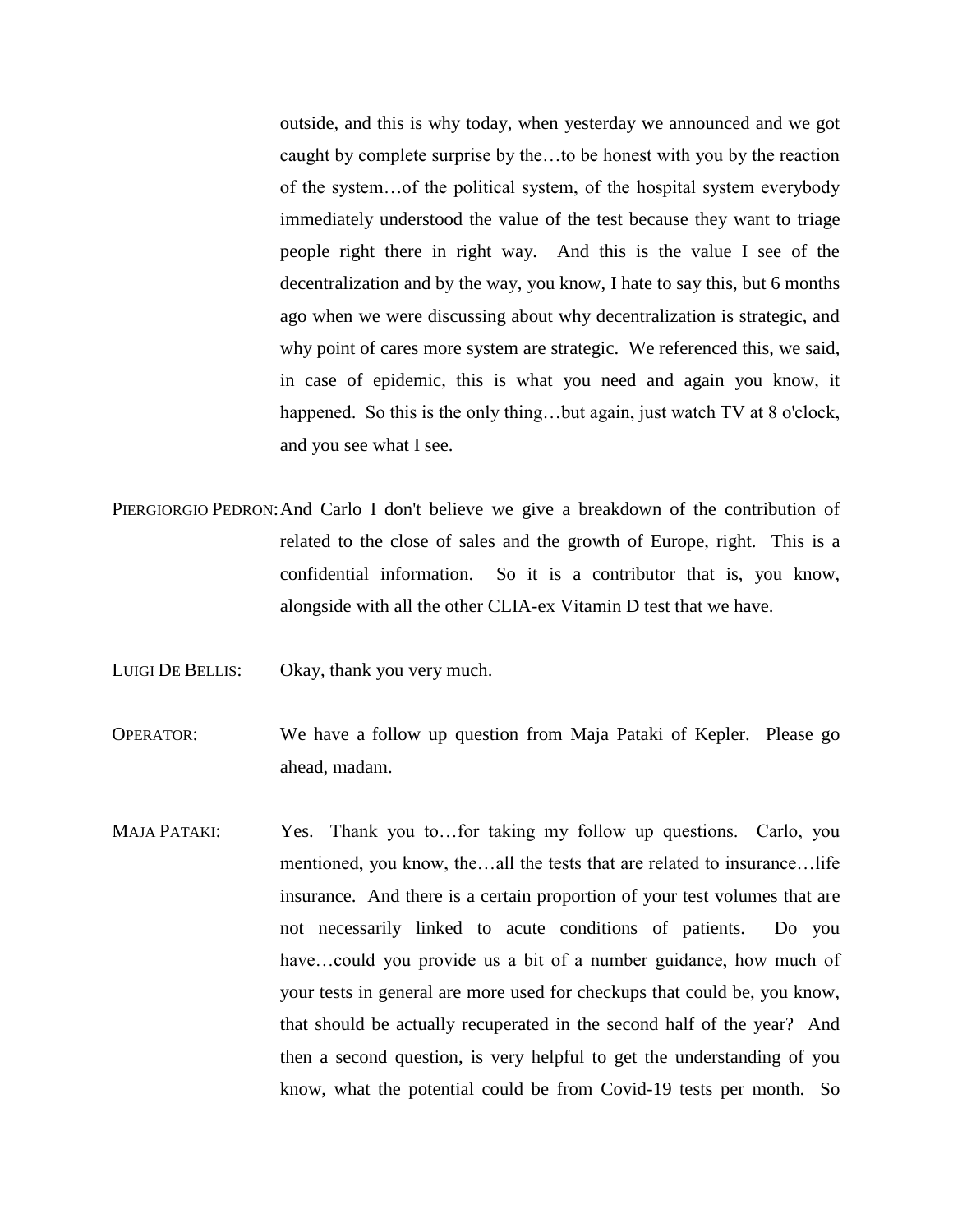shall we just think that if you know, new countries start to see really dramatically increasing numbers we should add anything between 2.5 million and 5 million per country to that potential? Thank you.

CARLO ROSA: Maja, very difficult to answer to your question. Look, let me just give an example. So we have market leaders of prenatal testing for infectious disease. CMV [technical difficulty] rubella testing and so forth. There are guidelines that Italy and France are good example, where as this testing is done every Trimester, okay. They are not done, meaning that if today a physician has to recommend to a pregnant women to go to the lab and get tested versus [technical difficulty]. So this is why I'm saying routine versus no-routine today it is becoming a very loose definition Vitamin D testing. Everybody knows in the U.S., that the vast majority of Vitamin D testing is actually related to the 40 million screening insurance programs that are done every year in the U.S.

> Again, read [indiscernible] saying, they are seeing all of these postpone, okay. So I think if you look at our portfolio of Vitamin D, is vast majority of it is actually related to…is clearly a non acute case situation and a lot of it in the U.S., is related to insurance programs. And I see that to be postponed after the tsunami hit and things will revert to our regular course of business. On the infectious disease prenatal again, I see some of it for this period of time not to be done. Other infectious disease for hospital admission, for example, for hepatitis, they do it every time patients are admitted. So in this case, more patients are admitted, more infectious diseases done, more hepatitis test is done now versus the future. But the truth of the matter, I'm saying is that we are…everybody is looking carefully to what is happening in China, because it's the first country where it's happened and now they recovered. Again, as we discussed before, China was relatively short.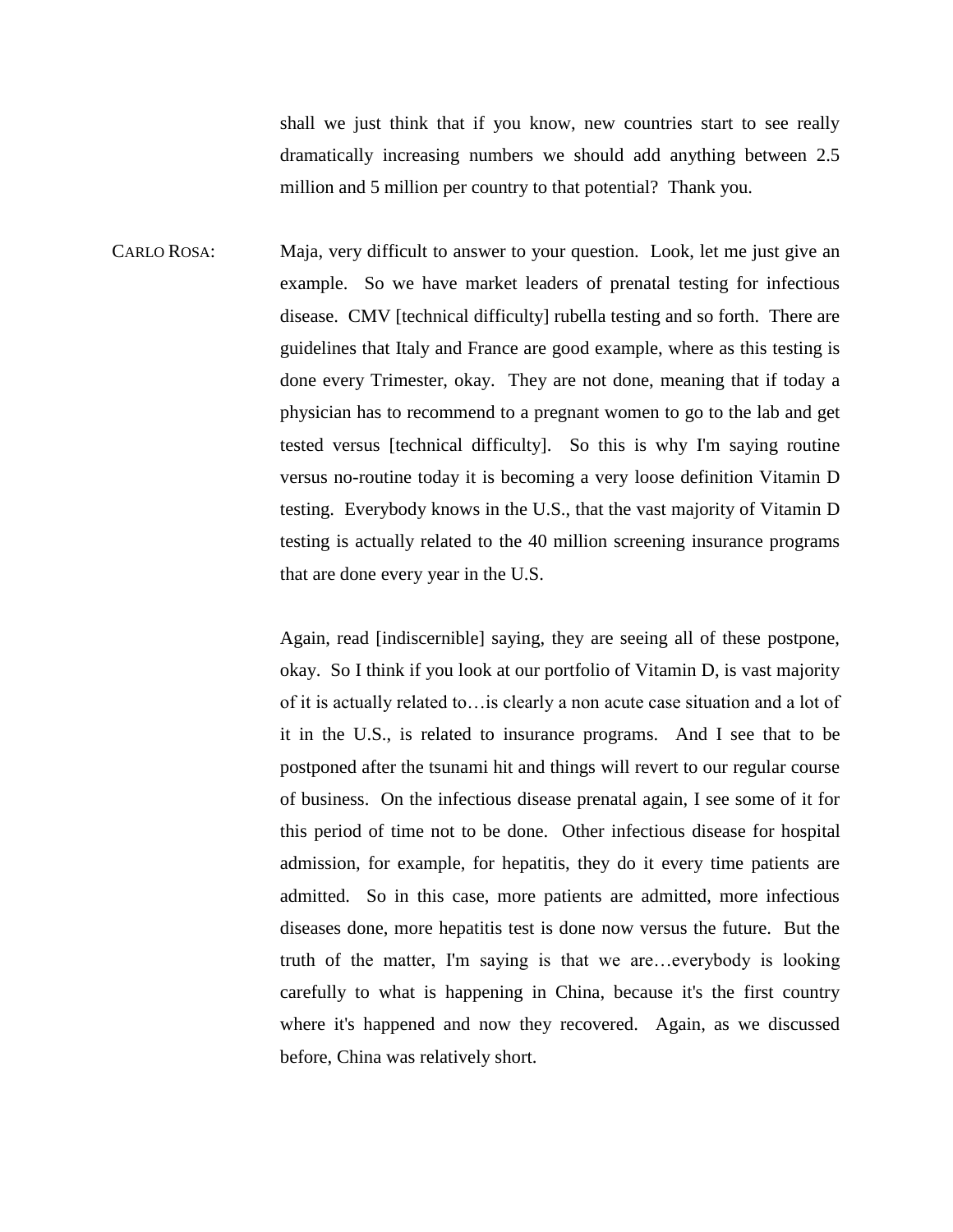In Europe, we don't know how long it's going to start…how long it's going to take before it starts, it peaks and it reverse. I think you are going to have an effect in Italy in the next few weeks because now they're going through draconian measures. They're pretty much shutting down all the north, you cannot leave your house. And then let's see, how long is it going to take before the relatively small number of cases, we are talking about 10,000 cases up to yesterday, but still increasing by about 2,000 to 3,000 per day. Let's see how long it's going to take to peak and go back. Italy, will, in my opinion, provide a good example to everybody of what a democracy can do under certain democratic roles.

- MAJA PATAKI: Thank you very much for that.
- OPERATOR: Due to lack of time, the last question is from Mr. Scott Bardo, a follow-up from Berenberg. Please go ahead, sir.
- SCOTT BARDO: Thanks very much. [Indiscernible] just a very quick follow-up. Yes, so boiling this all together and some of the puts and takes and moving parts, and you have highlighted that you are, again, looking to file for approval for your coronavirus tests and you have some renegotiations with reference laboratories and some Chinese impact. If I were to boil this together or distill it, is it fair to say that we are likely to have a pretty weak soft start for DiaSorin from a revenue perspective or do you expect it to be broadly in line with your full year guidance? And also maybe some…Piergiorgio, maybe some comments on margin, would margin, in your opinion be down in the first quarters or half of the year as compared to the prior year or are you expecting a stable development, if you could just comment there, that would be helpful?
- CARLO ROSA: Scott, clearly, I think Q1 is going to be difficult because Q1 is pretty much a tsunami. So you have China, you have Italy, now looks like you have in